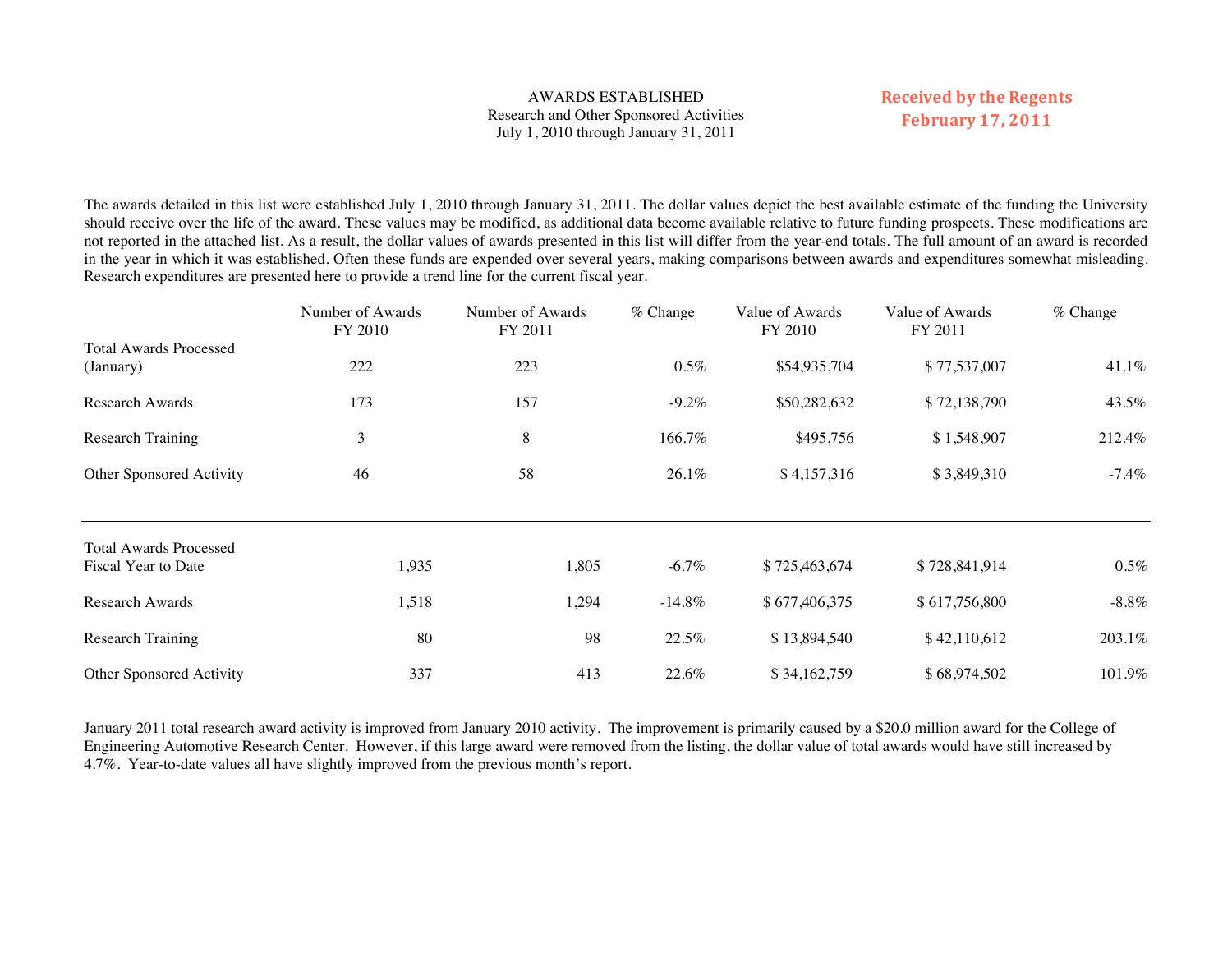# ------------ RESEARCH EXPENDITURES ------------

|                | Federal<br>Expendable<br>Restricted | Other<br><b>Funds</b> | Total<br>Expenditures |
|----------------|-------------------------------------|-----------------------|-----------------------|
| December 2010  | \$403,354,860                       | \$195,449,670         | \$598,804,531         |
| December 2009  | \$365,403,520                       | \$181,847,183         | \$547,250,702         |
| Percent Change | $10.4\%$                            | 7.5%                  | $9.4\%$               |

Source: Division of Research Development and Administration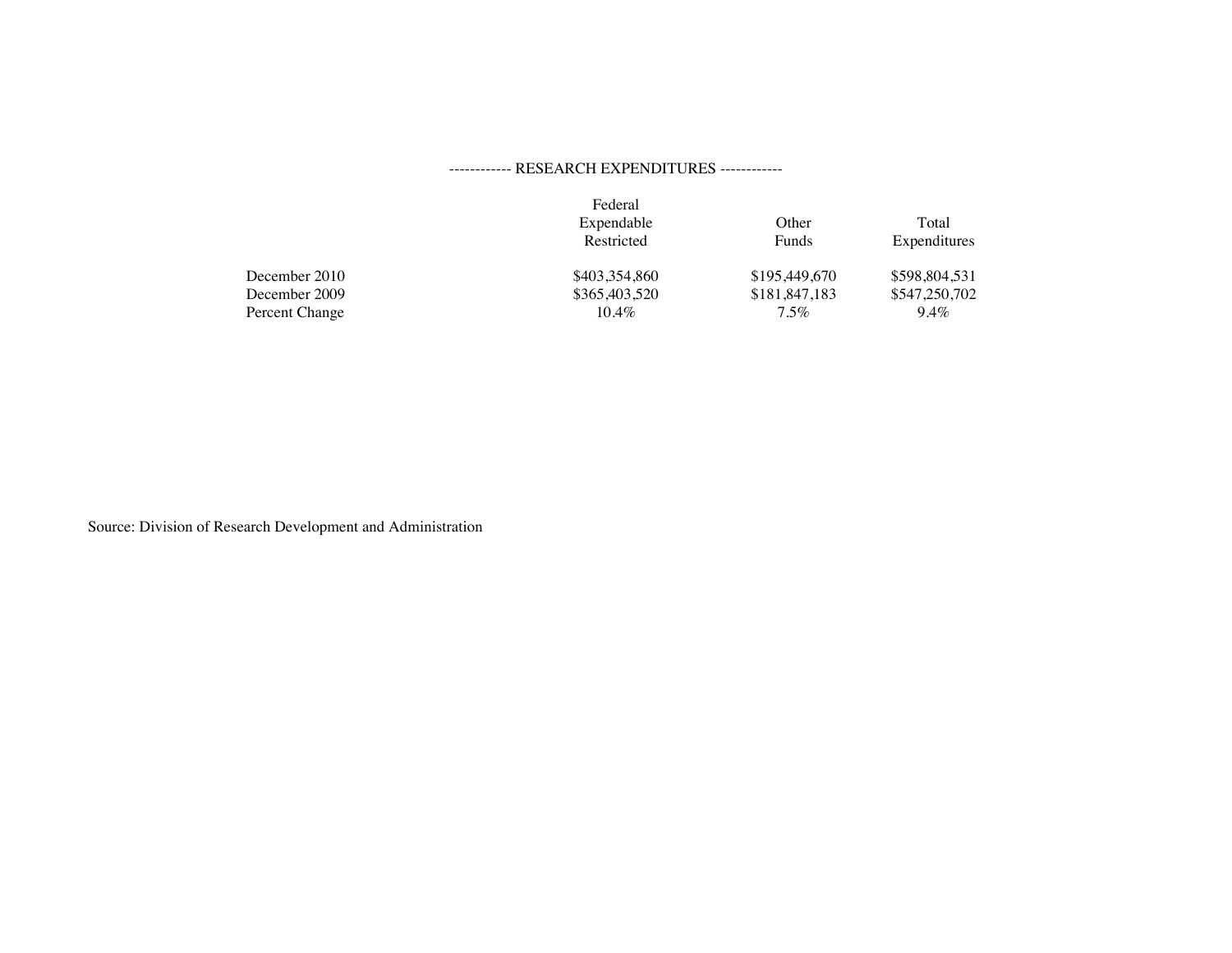

**Dollar Value of Awards Processed**



Data Source: Division of Research Development and Administration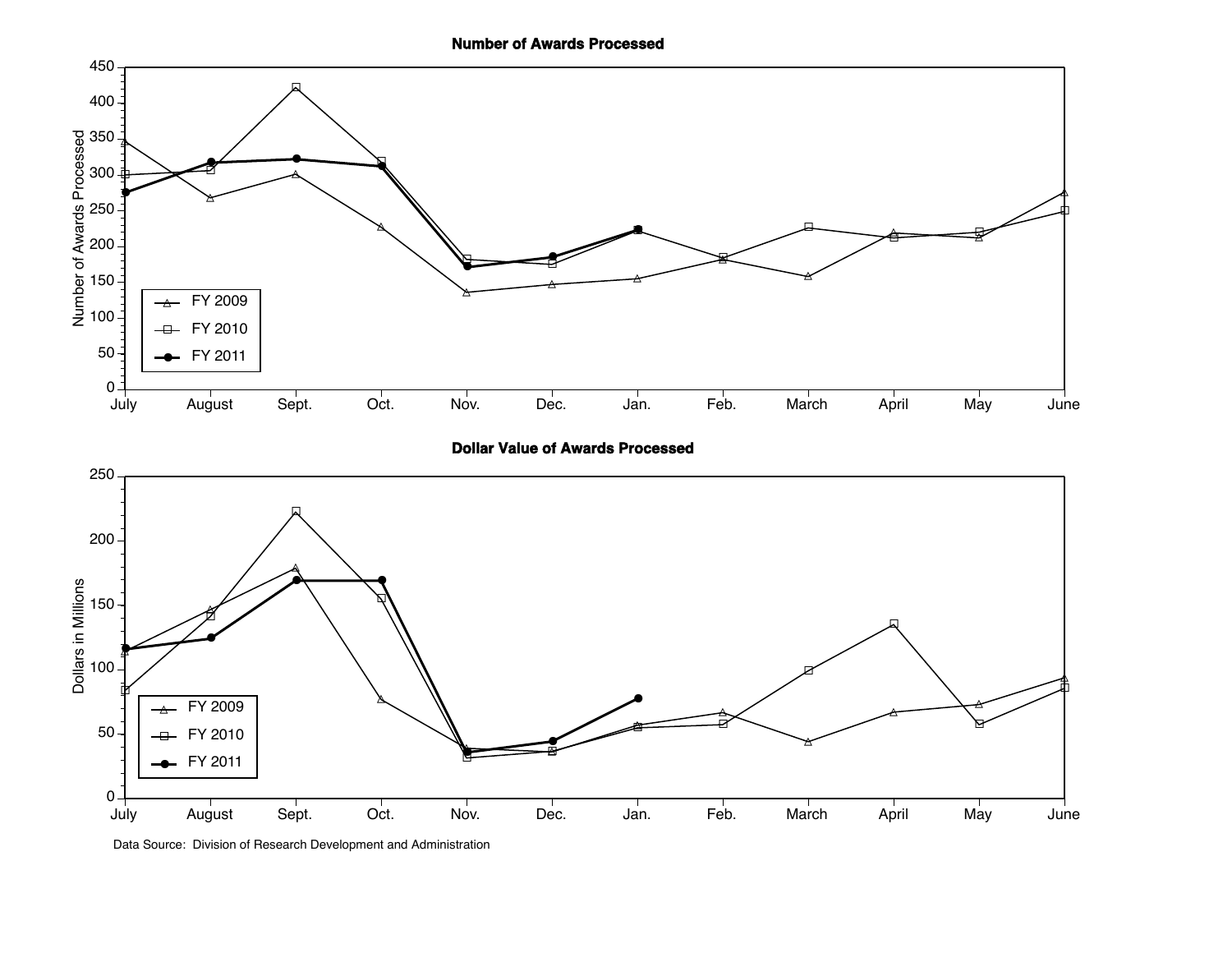# **AWARDS ESTABLISHED FOR RESEARCH AND OTHER SPONSORED ACTIVITIES**

# January 01, 2011 through January 31, 2011

The awards listed here by direct sponsor were established during the month designated in the heading above. For each award, the listing includes the award title, the principal investigator(s), the proposal administrative department, participating investigators with specified effort, the estimated amount awarded for the award period, and the estimated award period.

#### **Abbott Pharmaceutical Products Division**

**GI Fellows Educational Support** 

HARI S CONJEEVARAM (Int Med-Gastroenterology)

\$5.085 05/07/2011 - 12/31/2011

# **Abraxis BioScience, Inc.**

Ame 2009.025 ABX209-GU07US Phase II Trial of Combination ABI-007, Carboplatin, and Gemcitabine for First Line Treatment of Advanced Urothelial Cancer

MAHA HUSSAIN (Int Med-Hematology/Oncology)

\$15,000 11/01/2010 - 10/31/2011

### **Aerospace Corporation, The**

Modeling and Testing of Advanced Sandwich Structures

ANTHONY M WAAS (Aerospace Engineering)

\$22,670 01/01/2011 - 04/30/2011

# **Alliance for Lupus Research**

Lupus and the Inflammasome

MARIANA J KAPLAN (Int Med-Rheumatology)

with CELINE CHANTAL BERTHIER JEFFREY B HODGIN \$383,419 02/01/2011 - 01/31/2013

# American College of Rheumatology Research & Education Foundation

The Inflammasome in Lupus-Related Vascular Disease

MARIANA J KAPLAN (Int Med-Rheumatology)

\$125,000 07/01/2011 - 06/30/2013

ACR REF/Amgen/Pfizer Rheumatology Fellowship Training Award

**RORY MARCUS MARKS** (Int Med-Rheumatology)

07/01/2011 - 06/30/2012 \$25,000

### American Heart Association, Inc.

Genetic Modifiers of in vivo Hypoxia Resistance PATRICK J HU (Life Sciences Institute-Admin) \$150,000 01/01/2011 - 12/31/2012

# **American Thrombosis & Hemostasis Network**

#### ATHNdata.quality.counts Award

STEVEN W PIPE (Pediatrics-Hematology/Oncology)

01/15/2011 - 01/14/2012 \$30,770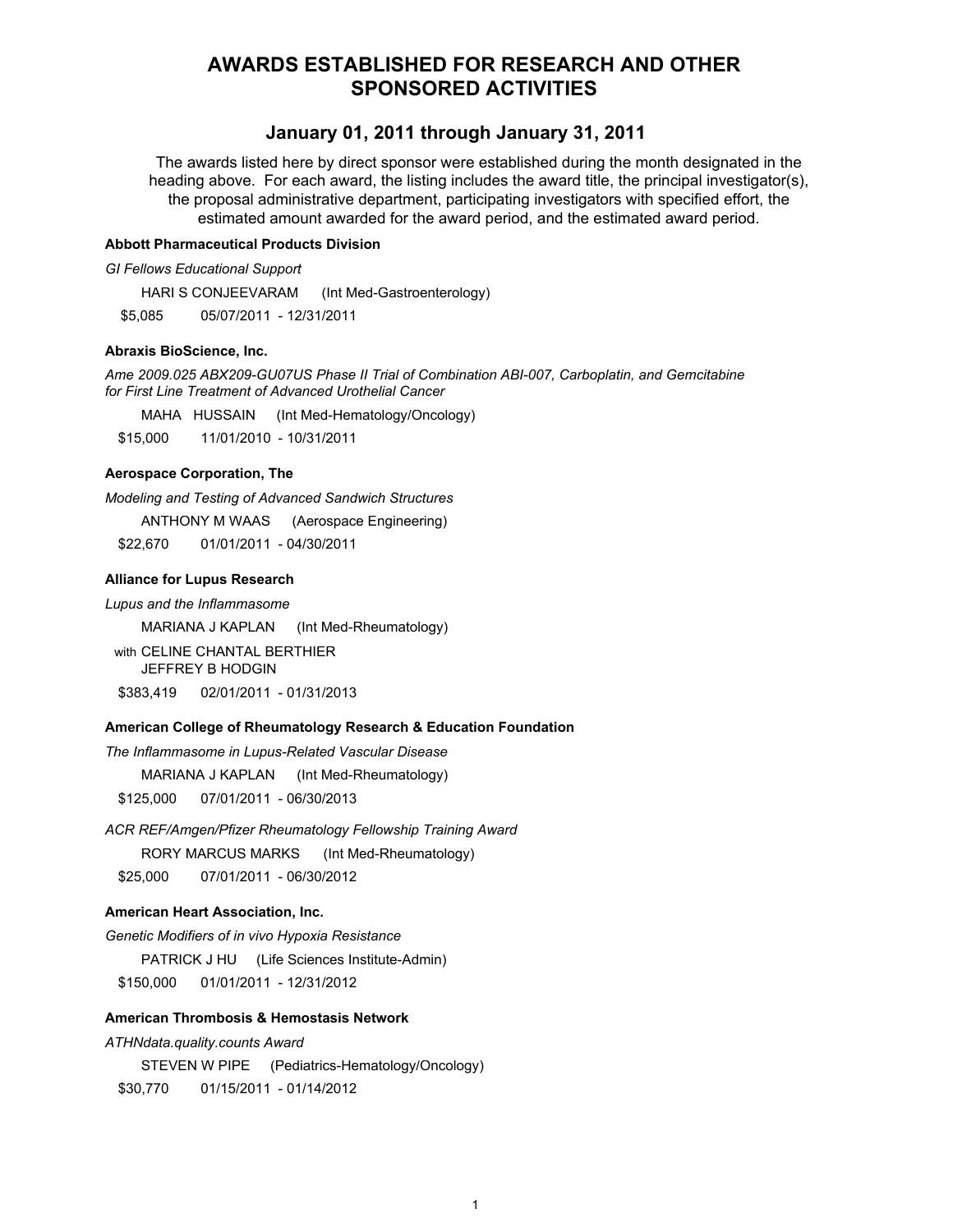#### **Australian Health Management Group**

Australian Health Management Group Pty Ltd (trading as Medibank Health Solutions)

DEE W EDINGTON (Health Management Research Ctr)

\$40,000 10/01/2010 - 09/30/2011

#### **Autism Speaks**

Development and refinement of diagnostic instruments for use with adults with ASD

CATHERINE LORD (UM Autism & Comm Disorders Ctr)

12/31/2010 - 12/30/2012 \$56,000

#### **Auxilium Pharmaceuticals, Inc.**

A Phase 3, Double-Blind, Randomized, Placebo-Controlled Study of the Safety and Effectiveness of AA4500 Administered Twice Per Treatment Cycle For Up To Four Treatment Cycles (2 x 4) in Men with Peyronie's Disease

DANA ALAN OHL (Urology Surgery) \$127.551 11/02/2010 - 11/01/2011

#### **Bayer Schering Pharma AG**

MICHAEL R KILBOURN (Department of Radiology)

\$130,900 01/25/2011 - 01/24/2014

# **Blue Cross Blue Shield of Michigan**

Use of High Cost Monitoring During Letrozole Ovulation and Effect on Pregnancy Rates

SENAIT FISSEHA (Obstetrics and Gynecology Dept)

\$10,000 02/01/2011 - 01/31/2012

#### **Blue Cross Blue Shield of Michigan Foundation**

**Hospitalist Practice Survey** 

SANJAY K SAINT (Int Med-General Medicine)

with AARON M BERG **ANGELA TSAI FAGERLIN** \$10,000 02/01/2011 - 01/31/2012

# **BMT Designers & Planners, Inc.**

Technical Support to Develop DDS 100-4A: Design of Aluminum Structural Members

MATTHEW DAVID COLLETTE (Naval Arch & Marine Dept)

\$58,788 07/22/2010 - 12/31/2010

## **Boeing Company, The**

Boeing RFP BRT-1010-0004

ANTHONY M WAAS (Aerospace Engineering)

with NICHOLAS KOTOV VEERA SUNDARARAGHAVAN \$475,000 11/15/2010 - 11/14/2012

Mission Assurance in Tomorrow's IP-based Networks: New Models and Paradigms for addressing **Advanced Persistent Threats** 

FARNAM JAHANIAN (COE EECS - CSE - RTCL)

\$236,072 12/01/2010 - 11/30/2011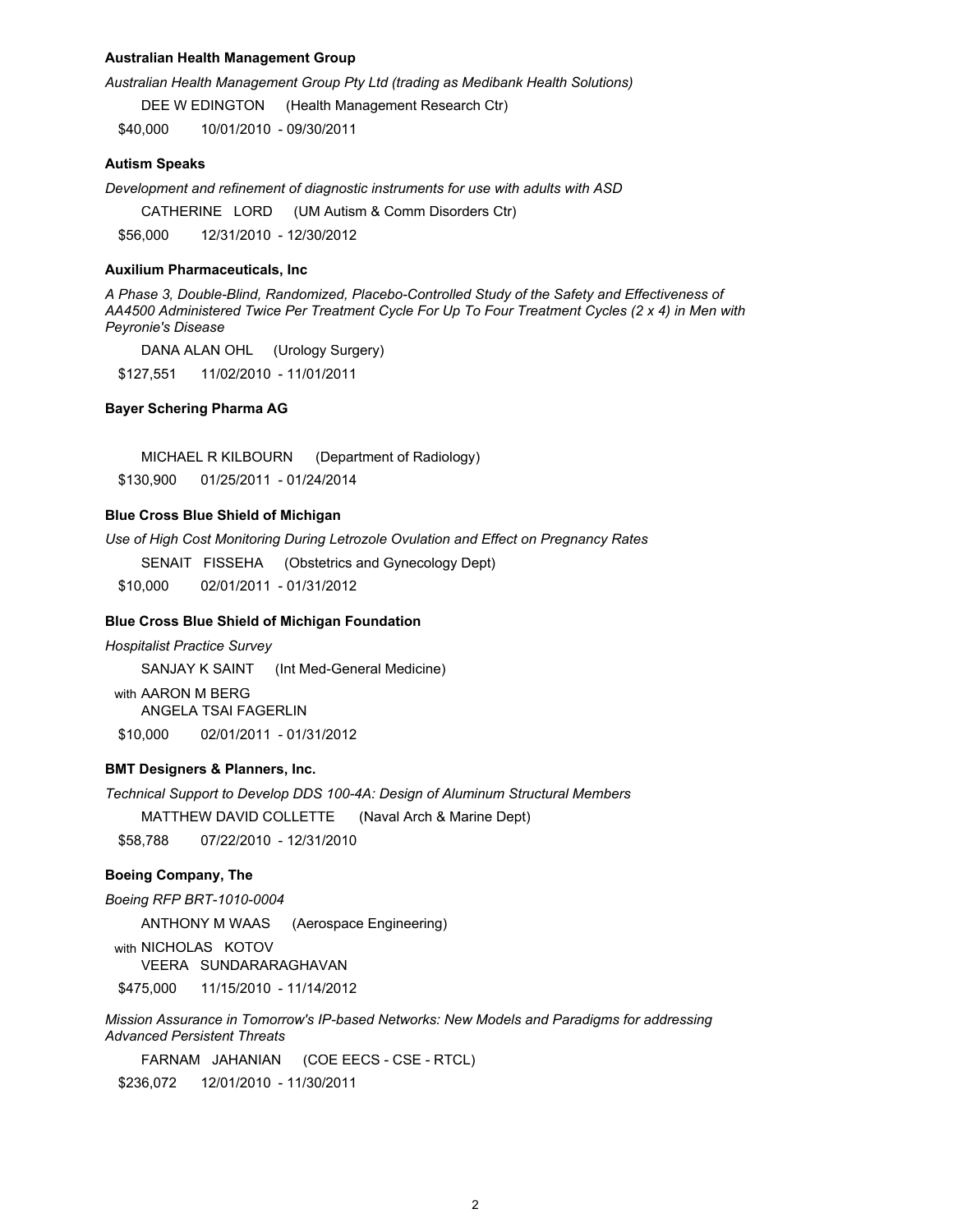#### **Boston University**

Impact of Direct-to-Consumer Genetic Testing

SCOTT ROBERTS (Hith Behavior & Hith Ed Dept)

with MICK P COUPER **WENDY R UHLMANN** \$102,557 09/26/2010 - 06/30/2011

#### **Carolus Therapeutics, Inc**

Blockade of chemokine-mediated responses

NICHOLAS W LUKACS (Pathology Department)

\$22,800 12/20/2010 - 06/30/2011

# **Cherry Marketing Institute**

The Study of Anthocyanins Metabolism and Target Tissue Distribution in Rat Model

**STEVEN F BOLLING** (Cardiac Surgery Section)

with ARA KIRAKOSYAN

\$91.857 10/01/2010 - 09/30/2011

### Cincinnati Children's Hospital Medical Center

Mechanisms of Intestinal Stem Cell Expansion Following Resection DANIEL H TEITELBAUM (Pediatric Surgery Section) 07/01/2010 - 06/30/2011 \$40.827

### **Clemson University**

Actinide Sorption Mechanisms: Enthalpy and Ligand-Promoted Dissolution

UDO BECKER (LSA Geological Sciences)

with RODNEY C FWING \$129.372 06/15/2010 - 06/14/2011

### **Corporation for a Skilled Workforce**

Project IDEAL Michigan Yr. 9

JEROME JOHNSTON (RCGD-Rsrch Cntr for Grp Dyn)

\$17,050 12/01/2010 - 06/30/2011

# **Cystic Fibrosis Foundation Therapeutics, Inc.**

Therapeutics Development Network 2011

SAMYA Z NASR (Pediatrics-Pulmonary Medicine)

\$100,548 01/01/2011 - 12/31/2011

# **Cytokine PharmaSciences, Inc.**

The EXPEDITE Study: A phase III, double blind, randomized, multicenter study of EXogenous Prostaglandin comparing the Efficacy and safety of the Misoprostol Vaginal Insert (MVI) 200 mcg to the Dinoprostone vaginal Insert for reducing Time to vaginal delivery in pregnant women at tErm

ELLEN L MOZURKEWICH (Obstetrics and Gynecology Dept) 12/20/2010 - 11/30/2011 \$121,238

### **DCS Corporation**

**Tactical Vehicle Seat Design and Assessment** MATTHEW PAUL REED (UMTRI-Biosciences) \$37,954 12/15/2010 - 03/31/2011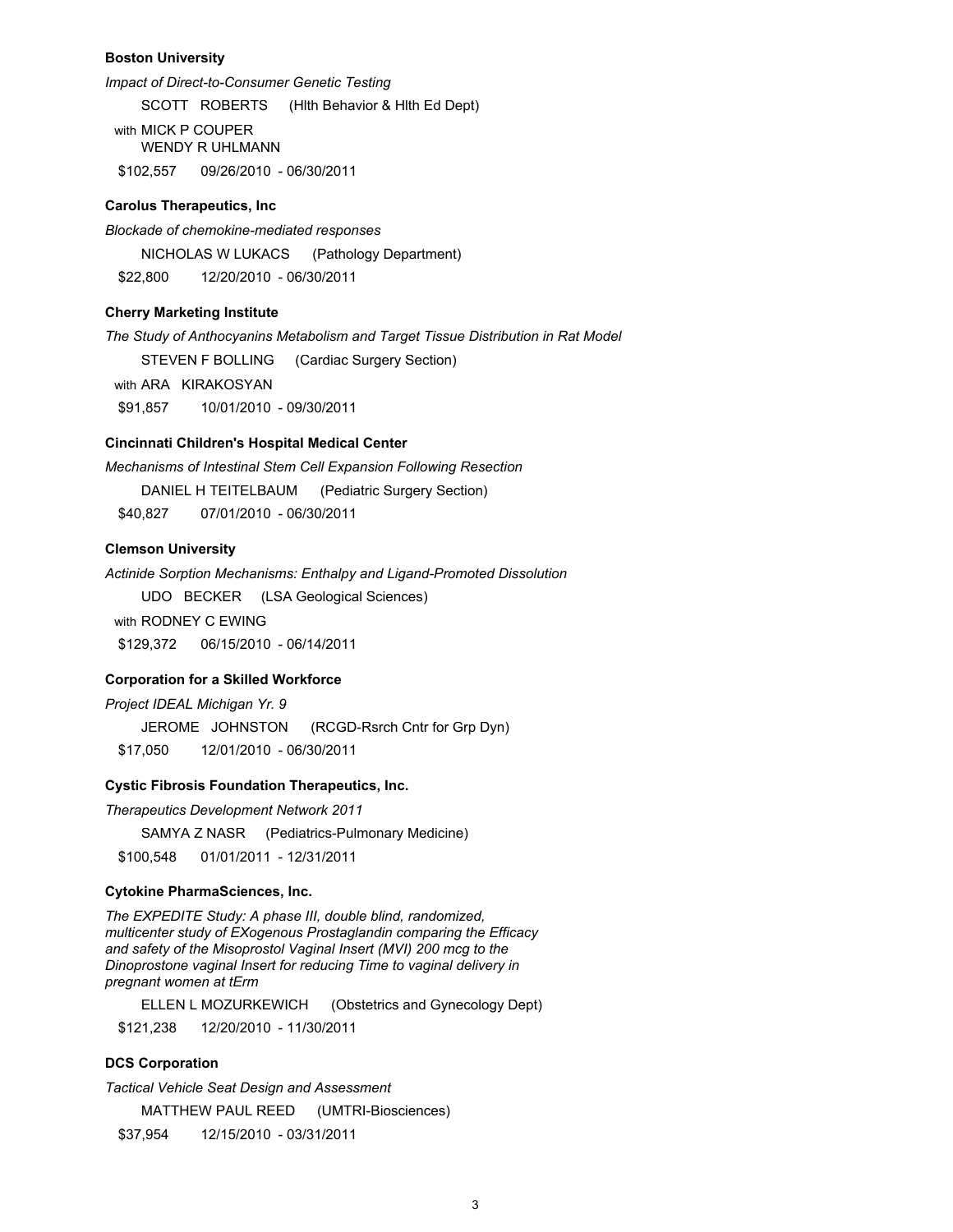#### Defense, Department of-Air Force, Department of the

Michigan/AFRL (Air Force Research Laboratory) Collaborative Center in Aeronautical Sciences (MACCAS)

KEN POWELL (Aerospace Engineering)

with CARLOS E CESNIK **IAIN D BOYD KRZYSZTOF J FIDKOWSKI** MATTHIAS IHME PERETZ P FRIEDMANN \$2.500.000 10/01/2010 - 09/28/2012

### Defense, Department of-Army, Department of the

Automated discovery of long intergenic RNAs associated with breast cancer progression

ARUL M CHINNAIYAN (Ctr fr Translational Pathology)

\$128,147 01/15/2011 - 02/14/2014

Automotive Research Center Cooperative Agreement - W56HZV-04-2-0001 36 month extension proposal

ANNA G STEFANOPOULOU (CoE Automotive Research Center)

with ZORAN S FILIPI

\$20,000,000 01/10/2011 - 01/09/2014

#### Defense, Department of-Navy, Department of the

**Blind Deconvolution in Dynamic Ocean Environments** DAVID R DOWLING (Mechanical Engineering) 01/01/2011 - 12/31/2012 \$170,000

Optically Driven Quantum Dots (ODQD) for Quantum Computation

DUNCAN G STEEL (COE EECS - ECE - OPT)

\$15,000 12/03/2010 - 12/02/2011

# Detroit Area Pre-College Engineering Program (DACEP)

Michigan Introduction to Technology & Engineering (MITE) Program 2010

JAMES PAUL HOLLOWAY (CoE Multicultural Engin Pgm Of)

\$9.000 07/18/2010 - 08/10/2010

#### **Duke University**

Childhood Arthritis and Research Alliance Network ("CARRANet"): Accelerating Toward an Envidence **Based Culture in Peds Rheumatology** 

**BARBARA S ADAMS** (Pediatrics-Immun/Rheumatology)

\$13,759 09/01/2010 - 08/31/2011

## **Environmental Protection Agency**

Perinatal Exposures, Epigenetics, Child Obesity & Sexual Maturation KAREN EILEEN PETERSON (Environmental Health Sciences)

with BRISA N SANCHEZ DANA DOLINOY HOWARD HU **JOHN D MEEKER** 

\$1,335,311 08/09/2010 - 08/08/2013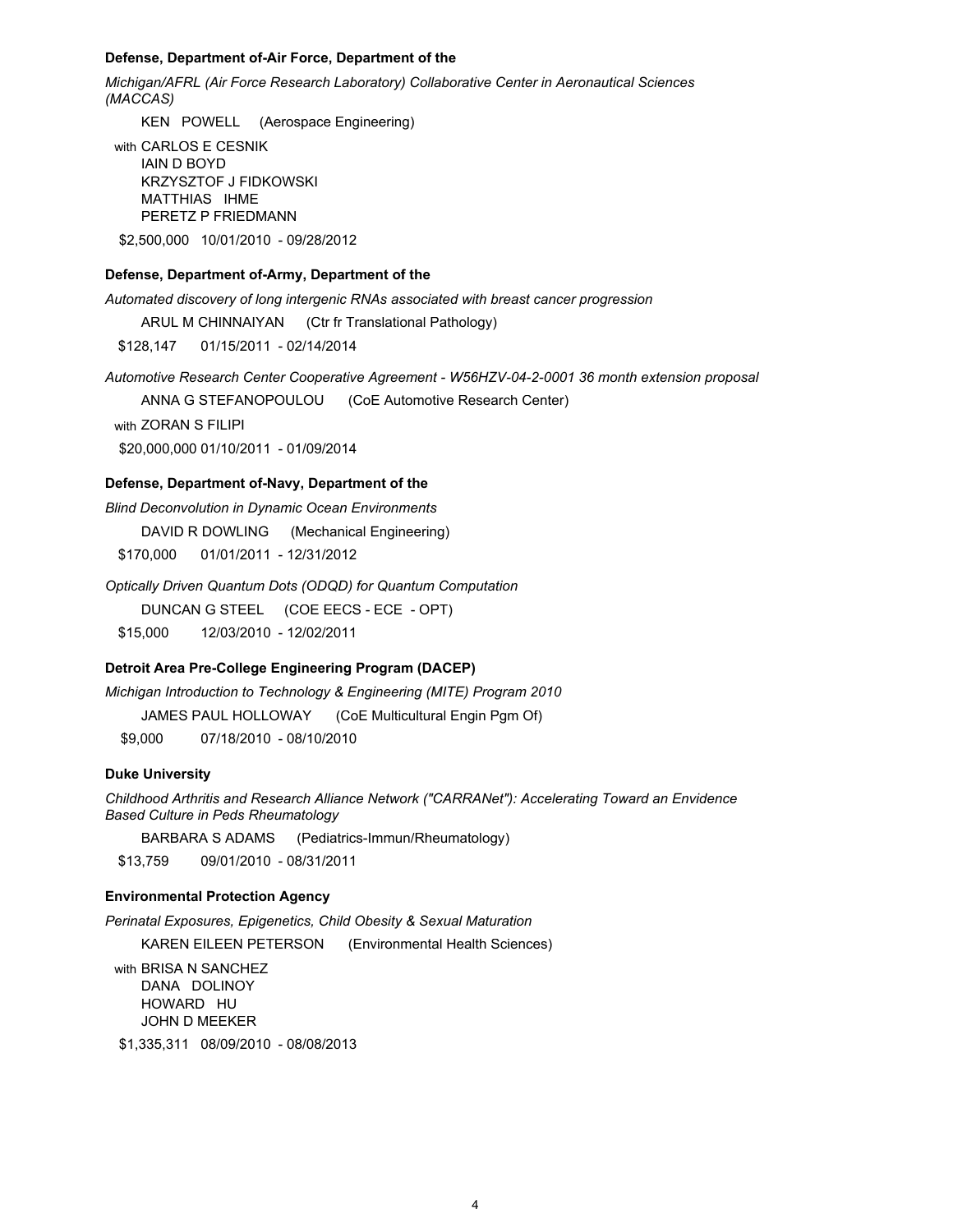#### EPIR, Ltd.

Polarization Sensitive Two-Color Infrared Detectors for Bio-Aerosol Detection

JAMIE DEAN PHILLIPS (COE EECS - ECE - SSEL)

\$30,000 09/20/2010 - 02/20/2011

Photovoltaic cells integrated with thermoelectric coolers for critical electronic equipment cooling and thermal management of base camps

**KEVIN PATRICK PIPE** (Mechanical Engineering) \$30,000 09/03/2010 - 02/28/2011

# **European Bioinformatics Institute**

International Data Exchange and Data Representation Standards for Proteomics

PHILIP C ANDREWS (Biological Chemistry Dept)

01/01/2011 - 12/31/2013 \$320.518

### **ExThera Medical LLC**

Safety and performance Evaluation of ExThera Seraph Hemofilter JEAN ANN NEMZEK (Lab Animal Medicine Unit) \$71.413 01/01/2011 - 06/30/2011

#### Fahs-Beck Fund for Research and Experimentation

Coping with racial discrimination

MICHAEL SPENCER (School of Social Work)

\$5.000 01/01/2011 - 12/31/2011

# **Faurecia**

Development of a Virtual Seat Fit Evaluation Methodology: Phase 1 MATTHEW PAUL REED (UMTRI-Biosciences) \$39,991 12/15/2010 - 06/14/2011

# **Federal Reserve System**

Household Financial Behavior - 2011 RICHARD T CURTIN (SRC-Surveys of Consumers) 01/01/2011 - 12/31/2011 \$76,300

# FIA Foundation for the Automobile and Society

Sustainable Worldwide Transportation (2011) MICHAEL SIVAK (UMTRI-Human Factors) 01/01/2011 - 12/31/2011 \$59,980

#### **Ford Motor Company**

Autonomous Vehicle Project STEVE UNDERWOOD (Dbn College of Eng-CEEP) with EHUD NAAMANI RANDY MOTYKA \$246,978 01/01/2011 - 12/31/2011

Lean and Rich Aging Effects on Model TWC and LNT Catalysts JOHANNES W SCHWANK (Chemical Engineering Dept) with XIAOQING PAN 12/01/2010 - 11/30/2013 \$270,000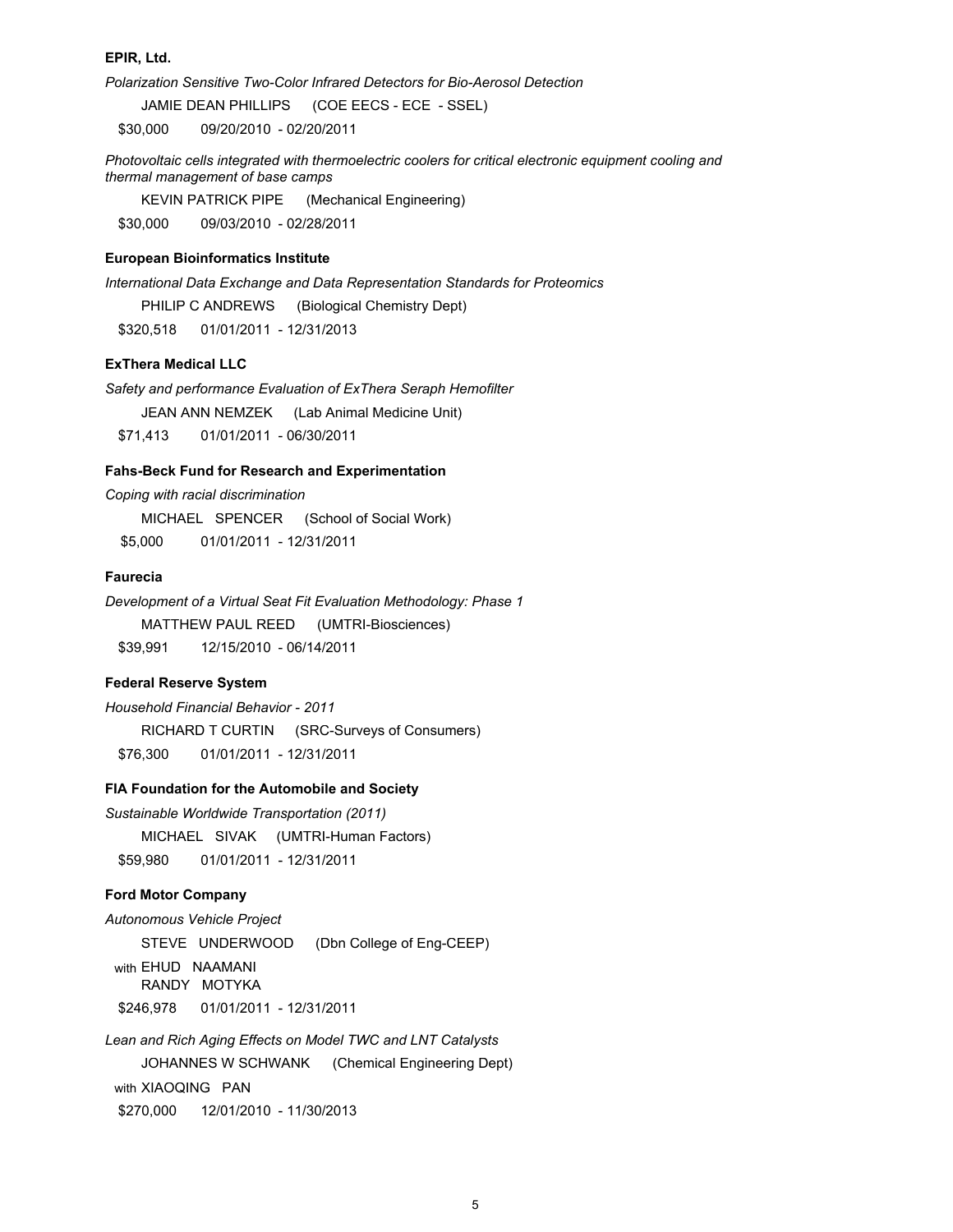### Foundation Fighting Blindness, Inc., The

#### **Assessment of Therapies**

JOHN R HECKENLIVELY (Ophthalmology & Visual Science)

09/01/2010 - 08/31/2011 \$29,356

#### Transplantation of Photoreceptor Precursors

DAVID N ZACKS (Ophthalmology & Visual Science)

09/01/2010 - 08/31/2011 \$36,977

### **Small Molecular Interventions**

DEBRA A THOMPSON (Ophthalmology & Visual Science)

\$32,924 09/01/2010 - 08/31/2011

# **GE Global Reseach**

NSF: IUCRC Industry Sponsorship Yr 5 (GE Global 12/21/09-12/20/10)

JYOTIRMOY MAZUMDER (Mechanical Engineering)

12/21/2009 - 12/20/2010 \$30,000

### **GE Healthcare**

A Principal Open-Label Study to Compare the Brain Uptake of [18F]flutemetamol with Brain Amyloid Levels Determined Post-Mortem

KIRK A FREY (Radiology-Nuclear Medicine)

with ANDREW P LIEBERMAN SID GILMAN \$15,870 04/01/2010 - 03/31/2012

#### **GE Medical Systems, Inc.**

X-ray CT image reconstruction using statistical methods: 2010-11

JEFFREY A FESSLER (COE EECS - ECE - Cspl)

\$115,300 09/01/2010 - 08/31/2011

#### **General Motors Company**

Investigation of Fatigue Characteristics of Solder Joints

HONG-TAE KANG (Dbn Coll of Eng-Mechanical Eng)

\$21.414 12/01/2010 - 06/30/2011

Biomechanical Task Based Hand Posture Model Considering Task Force Requirements (Amendment to PO TCS25780): Tasks #7-10

THOMAS J ARMSTRONG (Center for Ergonomics)

\$92,127 01/01/2011 - 12/31/2011

GM / UM Smart Materials and Structures Collaborative Research Laboratory (2011-2016 GRANT renewal)

DIANN ERBSCHLOE BREI (Mechanical Engineering)

with JOHN A SHAW JONATHAN E LUNTZ SAMANTHA HAYES DALY \$2,234,950 05/01/2011 - 04/30/2016

## **General Motors Research & Development**

In-Vehicle Text Messaging via Speech Recognition

PAUL A GREEN (UMTRI-Driver Interface)

12/19/2010 - 09/30/2011 \$94,655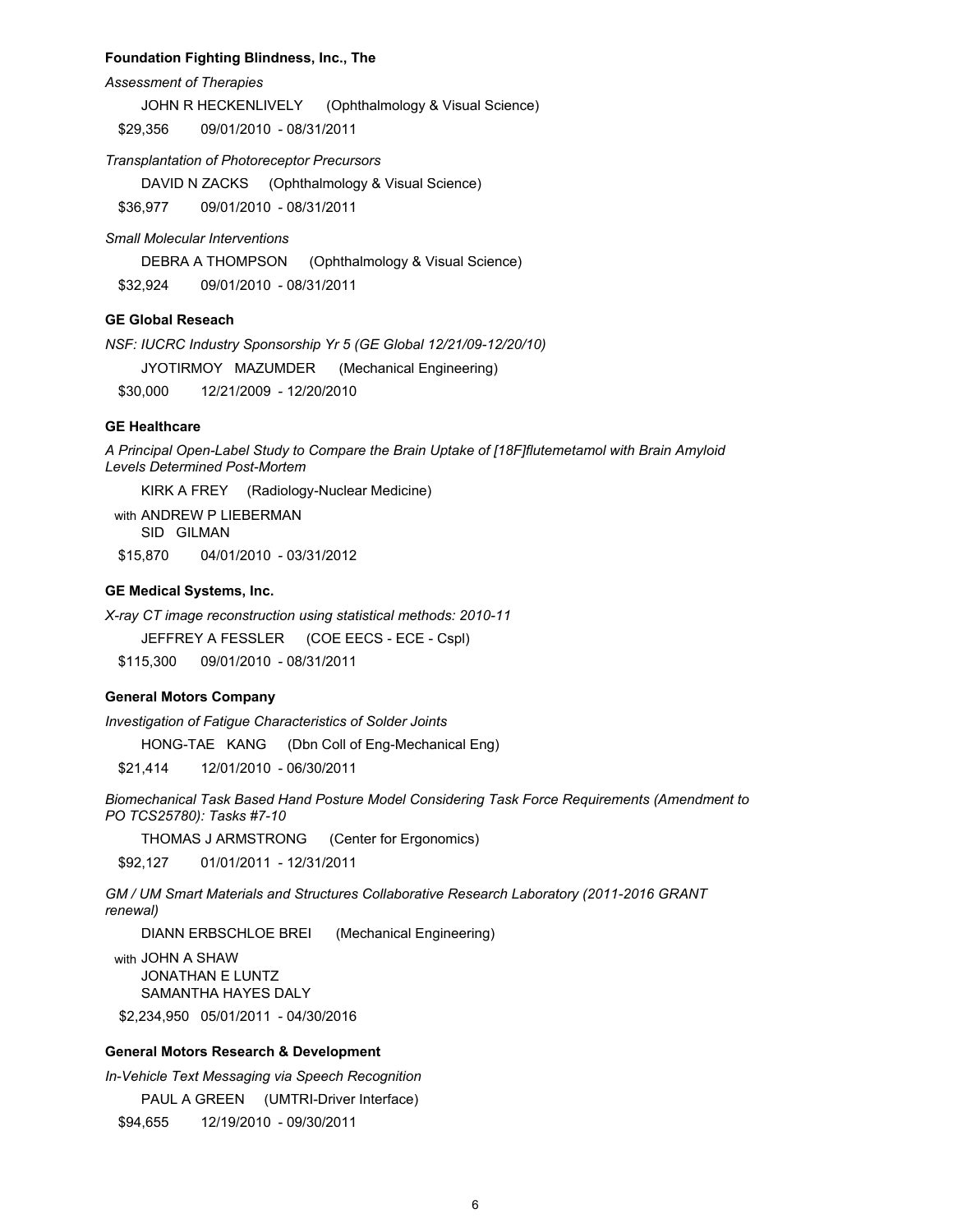#### **Gilead Sciences, Inc.**

**GI Fellows Educational Support** 

**HARI S CONJEEVARAM** (Int Med-Gastroenterology)

05/07/2011 - 12/31/2011 \$2,000

#### **GlaxoSmithKline (GSK)**

2008.090 A double-blind, randomized, placebo-controlled Phase III study to assess the efficacy of recMAGE-A3 + AS15 ASCI as adjuvant therapy in patients with MAGE-A3-positive resected stage III melanoma

(Int Med-Hematology/Oncology) CHRISTOPHER D LAO \$30,000 07/29/2010 - 08/14/2014

**GSK Bulk Service Agreement** 

**CHRISTOPHER W BEECHER** (Ctr fr Translational Pathology)

\$257.400 01/01/2011 - 12/31/2015

### **Great Lakes Fishery Commission**

International Management of Fisheries in Large Lakes-2011 Support of PhD Student Ted Lawrence

JAMES STEPHEN DIANA (Sch of Nat Resources & Environ)

01/03/2011 - 01/02/2012 \$63.876

### **Great Lakes Maritime Research Institute**

Air Lubrication Drag Reduction on Great Lakes Ships

STEVEN L CECCIO (Mechanical Engineering)

\$25,000 10/16/2010 - 10/15/2011

### **Harvard University**

Geometry and PDE Analysis in General Relativity

LYDIA ROSINA BIERI (LSA Mathematics)

\$73,396 07/01/2010 - 06/30/2012

#### Health and Human Services, Department of-Agency for Health Care Research and Quality

The Development and Testing of a Framework for Understanding Effective Implementation of the Patient-Centered Medical Home in Primary Care Clinics

JANE C BANASZAK-HOLL (Health Management and Policy)

\$42,386 02/01/2011 - 01/31/2012

# Health and Human Services, Department of-National Institutes of Health

Randomized Evaluation of VAD InterVEntion before Inotropic Therapy (REVIVE-IT) Pilot Trial

**FRANCIS D PAGANI** (Int Med-Cardiology) KEITH D AARONSON (Int Med-Cardiology)

\$4,952,781 01/15/2011 - 01/14/2016

Structural and molecular basis of drug-induced IkACh reduction

JOSE JALIFE (Int Med-Cardiology)

01/01/2011 - 12/31/2012 \$192,990

Regulation of Adipose Tissue Inflammation by Antigen Presenting Cells

**CAREY NIEN-KAI LUMENG** (Pediatrics-Pulmonary Medicine)

\$1,649,670 01/11/2011 - 12/31/2015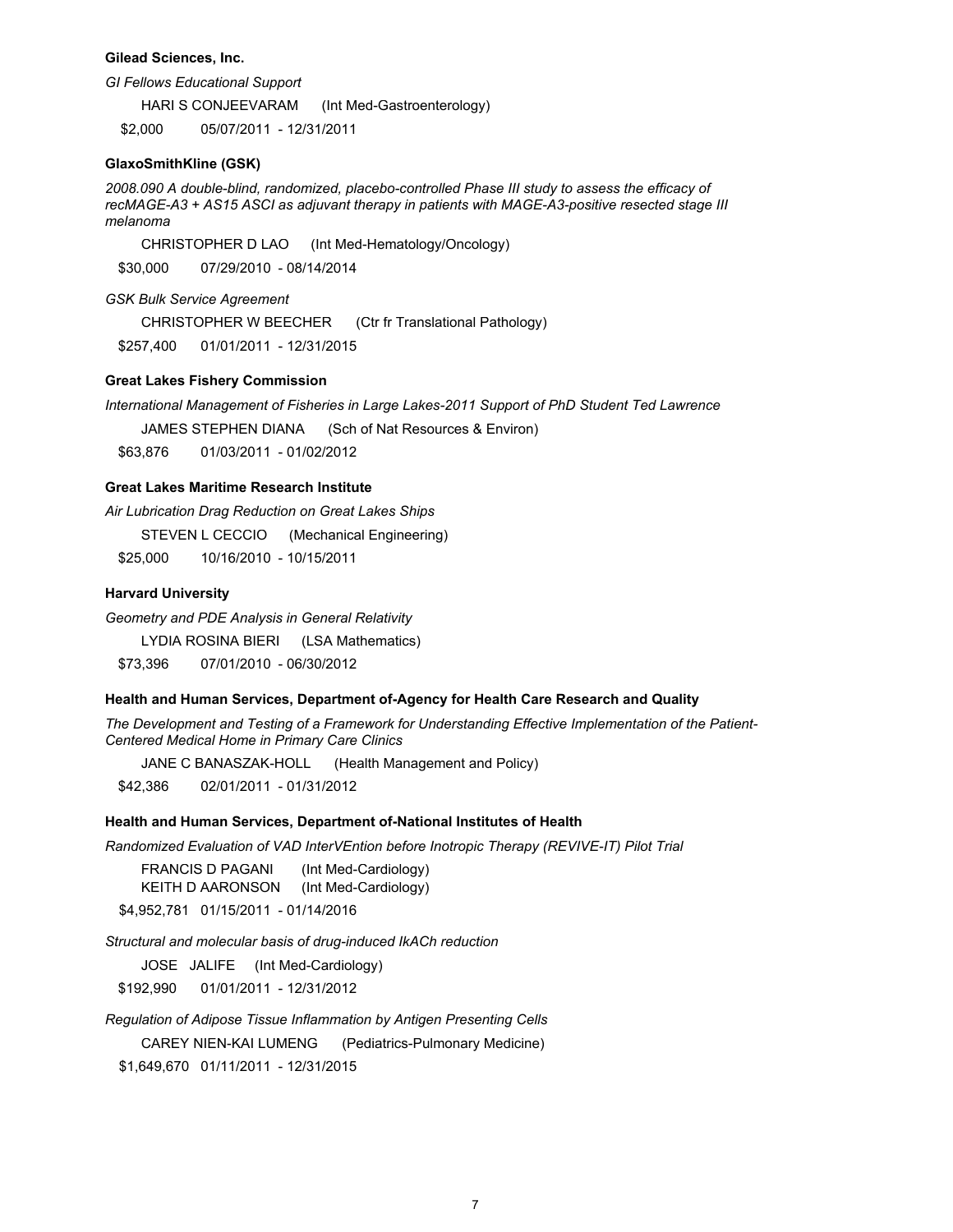Hearing Preservation for Noise or Cochlear Implantation: Mechanisms & Treatments

RICHARD A ALTSCHULER (Kresge Hearing Research Inst)

with BRYAN E PFINGST **JOSEF M MILLER** SANFORD C BLEDSOE JR

\$2.580.242 01/01/2011 - 12/31/2015

Linking Community Engagement Research to Public Health Biobank Practice

SHARON REILLY KARDIA (Epidemiology Department)

with DONALD RAY VEREEN TOBY CITRIN

\$3,154,511 12/20/2010 - 11/30/2015

Serum glycoprotein markers of cancer using an ion mobility/mass

DAVID M LUBMAN (Surgery Department)

with BRANDON THOMAS RUOTOLO **DIANE M SIMEONE KERBY A SHEDDEN MACK T RUFFIN** 

\$939.308 01/01/2011 - 12/31/2013

Phase II Study of a Novel GVHD Prevention Strategy: Etanercept and Photopheresis

JOHN E LEVINE (Pediatrics-Hematology/Oncology)

with CARRIE L KITKO JAMES L FERRARA SHIN MINEISHI SOPHIE PACZESNY THOMAS M BRAUN

\$699,126 02/01/2011 - 01/31/2014

Phase II Trial of Vorinostat Plus Tacrolimus and Mycophenolate to Prevent GVHD

SUNG WON CHOI (Pediatrics-Hematology/Oncology)

01/01/2011 - 12/31/2015 \$657,630

Structural Basis of Membrane Scission: Regulation of the Vps4 ATPase Complex

ZHAOHUI XU (Life Sciences Institute-Admin)

\$1.221.359 01/01/2011 - 12/31/2014

Effectiveness of an Intervention to Prevent Hearing Loss Among Farmers

MARJORIE ELLEN MCCULLAGH (SON-Grants)

with DAVID L RONIS JOHN D MEEKER **SALLY L LUSK VICTOR J STRECHER** 

\$1,515,630 01/01/2011 - 12/31/2014

**Enzymology of RNA Processing** 

CAROL A FIERKE (LSA Chemistry)

with HASHIM M AL-HASHIMI **NILS G WALTER** \$1,203,447 01/01/2011 - 12/31/2014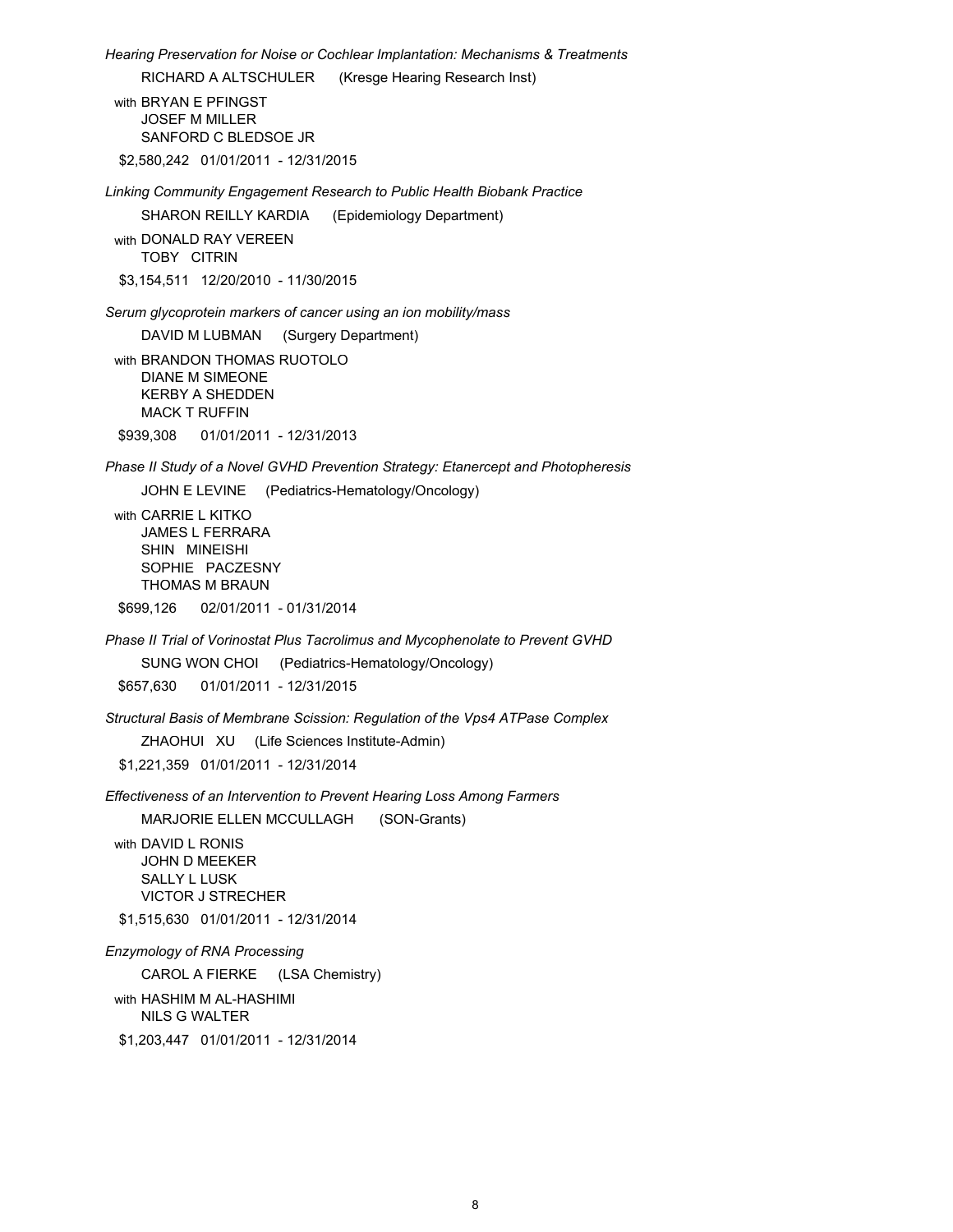Rhinovirus and Airway Epithelial Cell Responses **MARC B HERSHENSON** (Pediatrics-Pulmonary Medicine) with CAREY NIEN-KAI LUMENG DAVID MILLER NICHOLAS W LUKACS \$1.465.269 12/13/2010 - 11/30/2014 Molecular Analysis of Modular Polyketide Synthases DAVID H SHERMAN (Life Sciences Institute-Admin) JANET L SMITH (Life Sciences Institute-Admin) with WILLIAM CLAY BROWN \$2,091,731 01/01/2011 - 12/31/2014 Rate of Weight Gain, Linear Growth, and Development During Childhood JOYCE M LEE (Pediatrics-Ambulatory Care Pgm) with JULIE C LUMENG NIKO KACIROTI \$167,786 12/27/2010 - 11/30/2012 PPAR-gamma and Vascular Lesion Formation YUQING EUGENE CHEN (Int Med-Cardiology) with LIN CHANG \$1,942,500 01/15/2011 - 11/30/2015 Research Education Program for Laboratory Animal Medicine Veterinarians LESLEY A COLBY (Lab Animal Medicine Unit) with HOWARD G RUSH **INGRID BERGIN JEAN ANN NEMZEK KATHRYN A EATON MEGAN H NOWLAND MELISSA COMBS DYSON** 

\$725,760 01/01/2011 - 12/31/2014

Design and Analysis of Human Gene Mapping Studies

MICHAEL LEE BOEHNKE (Biostatistics Department)

with LAURA JEAN SCOTT

**PATRICK A LESTER ROBERT C DYSKO** 

\$2,118,261 01/11/2011 - 12/31/2015

# **Health AtoZ (Optum Health)**

OptumHealth (Medical Health Plans, Inc) replaces Medical Network/HAZ DEE W EDINGTON (Health Management Research Ctr) \$1.000.000 01/01/2011 - 12/31/2012

## **Histosonics**

Treatment Strategy for Histotripsy Homogenization of Prostate Part 1: Management of Prostatic Urethra WILLIAM W ROBERTS (Urology Surgery) \$73,788 01/01/2011 - 12/31/2011

# Hoffmann-Laroche, Inc.

Target Identification Strategy for Idiopathic Fibrosis (IPF) using cultured primary human fibroblasts CORY M HOGABOAM (Pathology Department)

\$174,998 01/11/2011 - 01/10/2013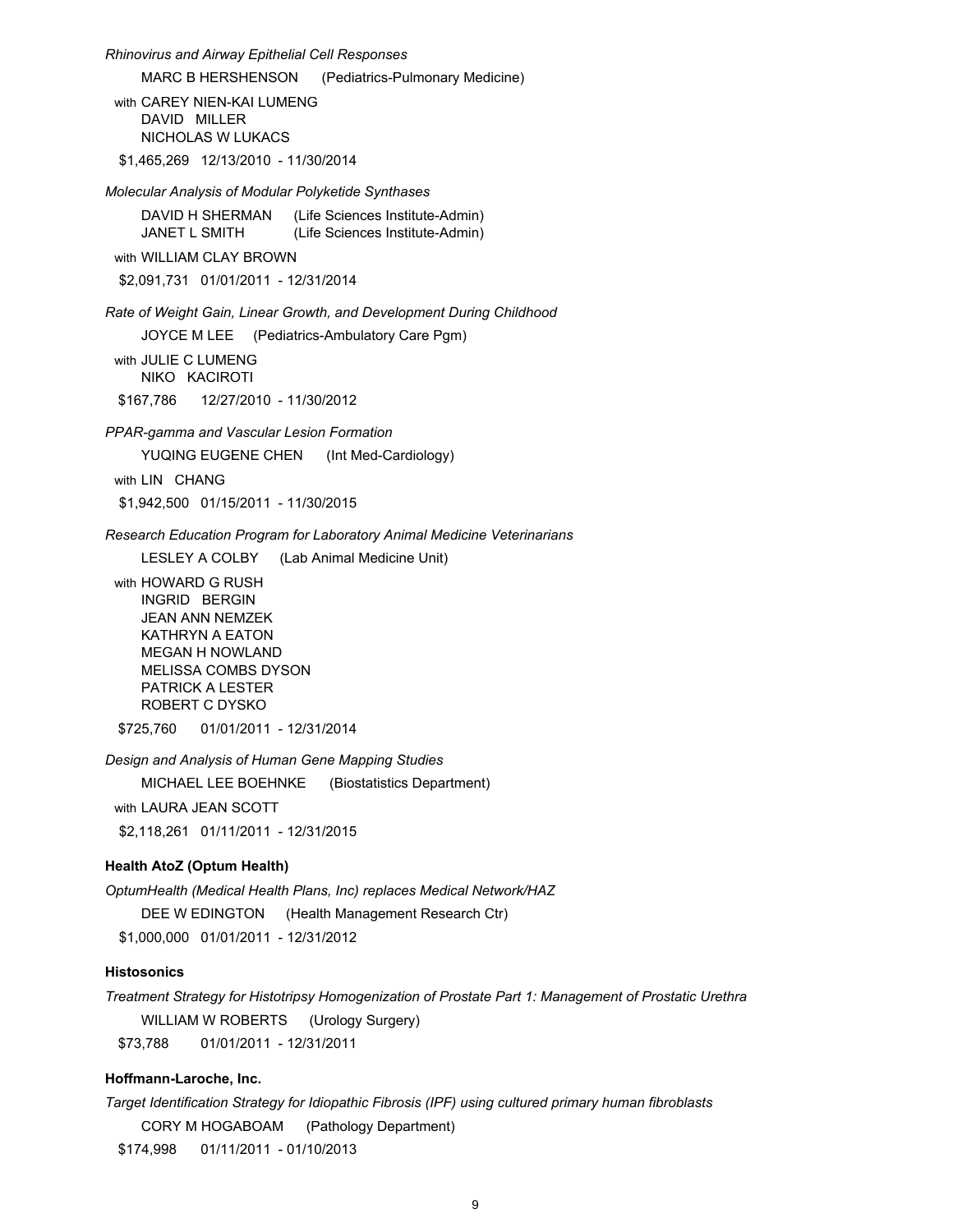#### **Homeland Security, Department of**

Microsystems for Reliable Determinations of Trace-Level Explosive Vapors and Marker Compounds

EDWARD T ZELLERS (Environmental Health Sciences)

\$270.813 02/07/2011 - 09/30/2011

### Hutchinson, Fred, Cancer Research Center

Center for Cancer Genomic Evaluations of Comparative Effectiveness ? CANCERGEN

LAURENCE H BAKER (Int Med-Hematology/Oncology)

\$381.616 09/29/2009 - 08/31/2010

### **IBM**

Transport Parameters of Epitaxial Graphene from Ultrafast Terahertz Measurements THEODORE B NORRIS (COE EECS - ECE - USL) \$105,000 10/01/2010 - 06/25/2012

## **ICON Clinical Research, Inc.**

An International, Multicenter, Prospective Observational Study of the Safety of Maraviroc used with Optimized Background Therapy in Treatment-Experienced HIV-1 Infected Patients

JAMES RIDDELL IV (Int Med-Infectious Diseases)

09/04/2008 - 08/31/2016 \$3,750

#### **Indiana University**

Clinical and Genetic Predictors of Vincristine-Induced Peripheral Neuropathy

(SON-(Div I) Division of Acute) ELLEN M LAVOIE SMITH

with PATRICIA L ROBERTSON RAYMOND J HUTCHINSON

\$126.637 09/29/2009 - 04/30/2010

#### **Insurance Institute for Highway Safety**

The Benefits of Crash Warning Systems on Teen Driving Behavior

JAMES R SAYER (UMTRI-Human Factors)

with C RAYMOND BINGHAM **DAVID JAMES LEBLANC** \$336.328 01/19/2011 - 06/30/2012

#### **Intel Corporation**

**RECHARGE: PALs Services** 

DAVID W GIDLEY (LSA Physics) \$8,500 07/01/2010 - 06/30/2012

# **ITT Industries**

ITT VBLSS - Lean-Six Sigma Black Belt Curriculum Development - Year 2 EDWARD GEORGE BORBELY (CoE Ctr for Professional Devel) with PATRICK CRAIG HAMMETT \$263,000 12/20/2010 - 12/31/2011

# **Jaeb Center for Health Research**

Type 1 Diabetes (T1D) Exchange JOYCE M LEE (Pediatrics-Ambulatory Care Pgm) \$133,100 10/18/2010 - 02/28/2013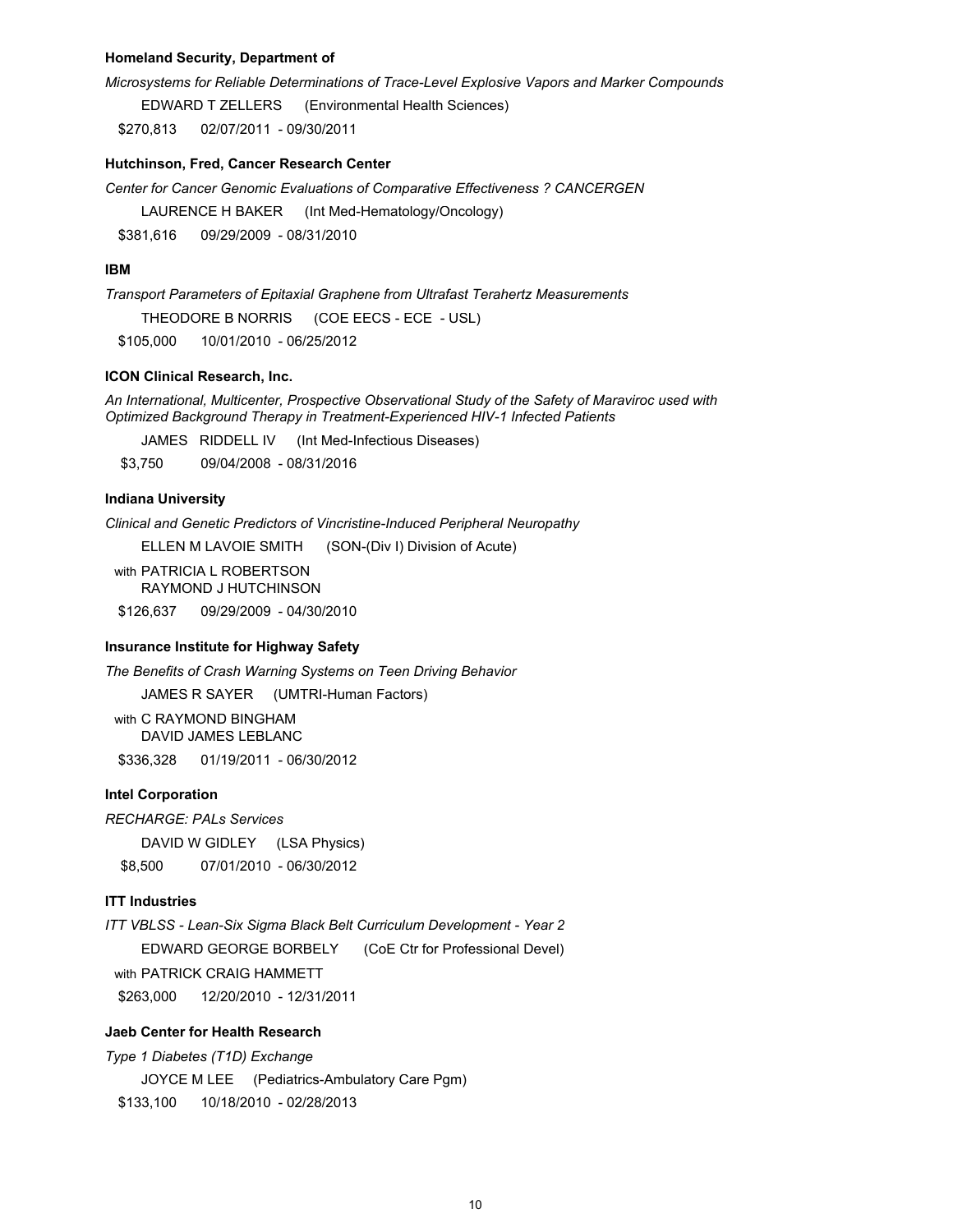#### **Johns Hopkins University**

Comparative effectiveness & medical interventions for primary open angle glaucoma - Subcontract to **Johns Hopkins** 

DAVID C MUSCH (Ophthalmology & Visual Science) \$20,000 09/30/2009 - 09/29/2011

#### Juvenile Diabetes Research Foundation International (JDRF)

Developing atypical PKC inhibitors to treat diabetic retinopathy

DAVID ANTONETTI (Ophthalmology & Visual Science)

\$209.149 10/01/2010 - 09/30/2011

#### **JV Biolabs**

Proposal to evaluate eight compounds for activity against-EGF-stimulated epidermal hyperplasia.: Cell culture studies

NARASIMHARAO V BHAGAVATHULA (Pathology Department)

with MICHAEL K DAME

\$38,000 01/01/2011 - 12/31/2011

# **Kent State University**

MURI on Self-Assembled Soft Optical NIMs - Option 5 (06-1458)

SHARON C GLOTZER (Chemical Engineering Dept)

with NICHOLAS KOTOV

10/01/2010 - 04/30/2011 \$36,479

# **Krell Institute**

Krell Institute Academic Allowance - Department of Nuclear Engineering and Radiological Sciences

RONALD M GILGENBACH (Nuclear Eng & Radiological Sci)

\$2,000 09/01/2010 - 08/31/2011

#### Laboratory for Laser Energetics - University of Rochester

Collaborative Research in Hydrodynamics and Radiation Hydrodynamics at High Energy Density

R PAUL DRAKE (Space Physics Research Lab)

\$350,000 10/01/2010 - 09/30/2011

# **Land Trust Alliance Midwest Program**

Land Conservancies of Southeast Michigan: Phase 1- Southeast Michigan Green Plan JONATHAN H JAROSZ (Flint Ctr/Environmental Rsch)

\$6,450 12/01/2010 - 03/01/2011

Land Trust Alliance Midwest Program - Ohio Land Trusts Mapping Project JONATHAN H JAROSZ (Flint Ctr/Environmental Rsch) 12/01/2010 - 03/31/2011 \$1,499

#### **March of Dimes Birth Defect Foundation**

Mechanisms of Inhibitors in Blocking HIV-1 Entry

WEI CHENG (PHARMACY Pharmaceutical Sci)

\$150,000 02/01/2011 - 01/31/2013

#### **McKing Consulting Corporation**

Center for Public Health and Community Genomics

TOBY CITRIN (Health Management and Policy)

09/30/2010 - 09/29/2011 \$2,033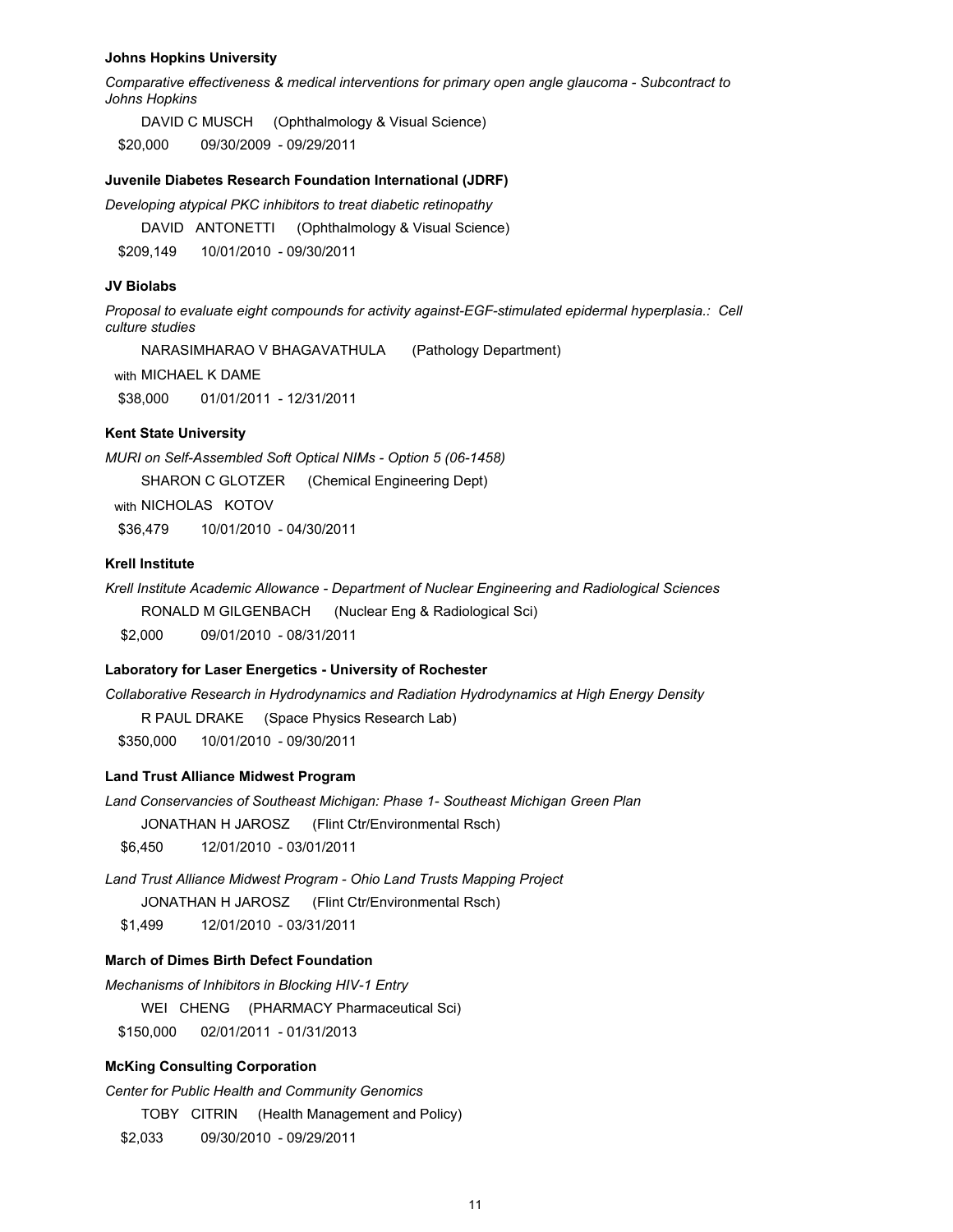#### **Mechanical Simulation Corporation (MSC)**

Moving Base Simulator Development

DAVID JAMES LEBLANC (UMTRI-Engineering Systems)

12/17/2010 - 03/10/2011 \$10,075

### **Medical College of Wisconsin**

RECHARGE: Small Molecule Synthesis (NIH)

**HOLLIS D SHOWALTER** (PHARMACY Medicinal Chemistry) 01/01/2011 - 06/30/2011 \$2.210

#### Merck and Company, Inc.

Merck Engineering & Technology Fellowship Program: Tyler Olson

DOUGLAS C NOLL (Biomedical Engineering)

\$5,000 09/01/2010 - 05/31/2012

## Michigan Public Health Institute

Evaluation of the Juvenile Justice Prevention Programs for the Michigan Department of Human Services 2010

ROSEMARY A SARRI (CPS-Research) \$40,000 10/01/2010 - 08/11/2011

#### Michigan, State of, Community Health, Department of

Activating Patients to Improve Prostate Cancer Care

JOHN THOMAS WEI (Urology Surgery)

with JAMES E MONTIE JOEL J HEIDELBAUGH JOHN D PIETTE **KARL T REW LAWRENCE C AN** MASAHITO JIMBO \$100.000 10/01/2010 - 09/30/2011

### Michigan, State of, Education, Department of

Great Start Readiness Program 2010-11: Dbn Early Childhood Education Center

MARY L TREPANIER-STREET (Dbn Sch of Ed-Early Child Ed)

10/01/2010 - 09/30/2011 \$61,200

#### Michigan, State of, Human Services, Department of

U-Tools - A High School Enrichment & Completion Program for Foster Youth in Metropolitan Detroit MESUT DURAN (Dbn School of Education)

with KATHERINE ELIZABETH PAGE SANDER

12/01/2010 - 09/30/2011 \$24,952

### Michigan, State of, Natural Resources and Environment (MDNRE)

Refinement of the aquatic Portion of the Wildlife Action Plan & Development of Supporting River **Management Tools** 

LIZHU WANG (Sch of Nat Resources & Environ)

\$86,279 10/01/2010 - 09/30/2011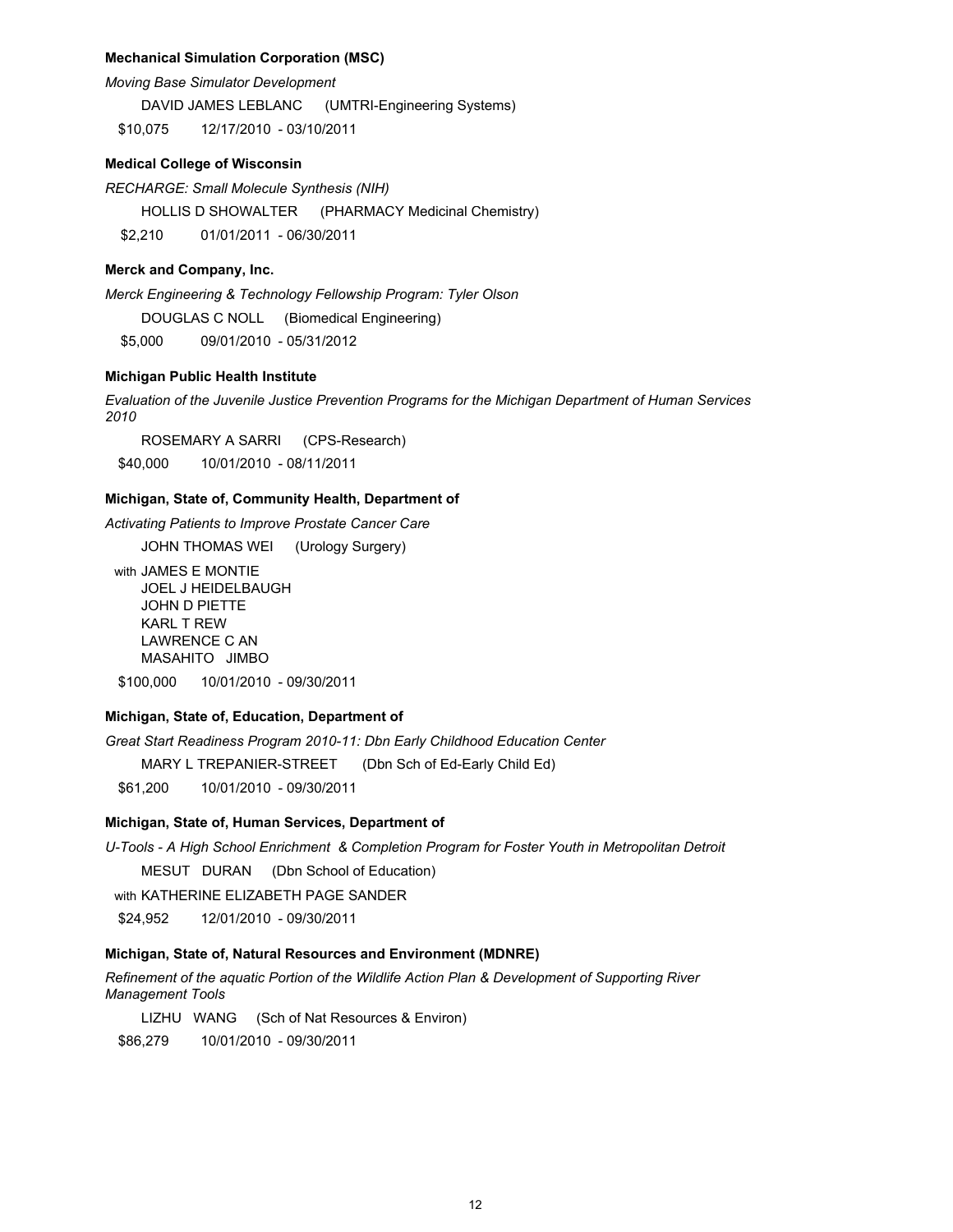#### Michigan, State of, State Police, Department of

Societal Costs of Crashes and Crime in Michigan - 2011 Update

**CHARLES P COMPTON** (UMTRI-Vehicle Sys and Control)

with DAVID W EBY

\$63.103 12/01/2010 - 09/30/2011

#### **Michigan State University**

Implementing Sustainable Diabetes Prevention and Self-Management in Primary Care

LEE ALBERT GREEN (Family Medicine)

with ROBERT M ANDERSON **WILLIAM H HERMAN** 

\$92,372 08/01/2010 - 06/30/2011

Pathogen Genetics, host genetics and the GI microbiome all contribute to bacteria

KATHRYN A EATON (Lab Animal Medicine Unit)

\$295.273 08/15/2010 - 07/31/2011

Scaling the sublethal effects of MeHg to population level effects in the Great Lakes Perch: a multi-tiered approach using an adverse outcome pathway framework

NILADRI BASU (Environmental Health Sciences)

with JESSICA HEAD

\$179.396 08/01/2010 - 07/30/2013

Examining the Reuse of Scientific Research in Practice Renewal

IXCHEL M FANIEL (School of Information)

\$70,000 01/01/2011 - 12/31/2011

### Millennium Pharmaceuticals, Inc.

An Open-Label, Dose Escalation, Phase 1 Study of MLN4924, a Novel Inhibitor of Nedd8-Activating Enzyme, in Adult Patients with Lymphoma or Multiple Myeloma

ANDRZEJ J JAKUBOWIAK (CTO-Phase 1)

\$1.750 02/12/2009 - 02/26/2012

#### **Mott Community College**

Smart Teachers as Role Models - STAR Year 4

MARY JO FINNEY (Flint Sch of Ed and Human Svcs)

\$34,106 11/01/2010 - 10/31/2011

#### **Multiple Myeloma Research Consortium**

**MMRC Site Investment Grant Amendment - 2011** 

ANDRZEJ J JAKUBOWIAK (Int Med-Hematology/Oncology)

\$80,000 01/01/2011 - 12/31/2011

#### Multiple Myeloma Research Foundation

2011\_MMRC Site Clinical Trials Core Grant Agreement

ANDRZEJ J JAKUBOWIAK (Int Med-Hematology/Oncology)

with KENT A GRIFFITH

01/01/2011 - 12/31/2011 \$45,000

#### Muscular Dystrophy Association, Inc.

Neuromuscular junction transmission and myotubular myopathy

(Pediatrics-Neurology) JAMES DOWLING

\$353,679 02/01/2011 - 01/31/2014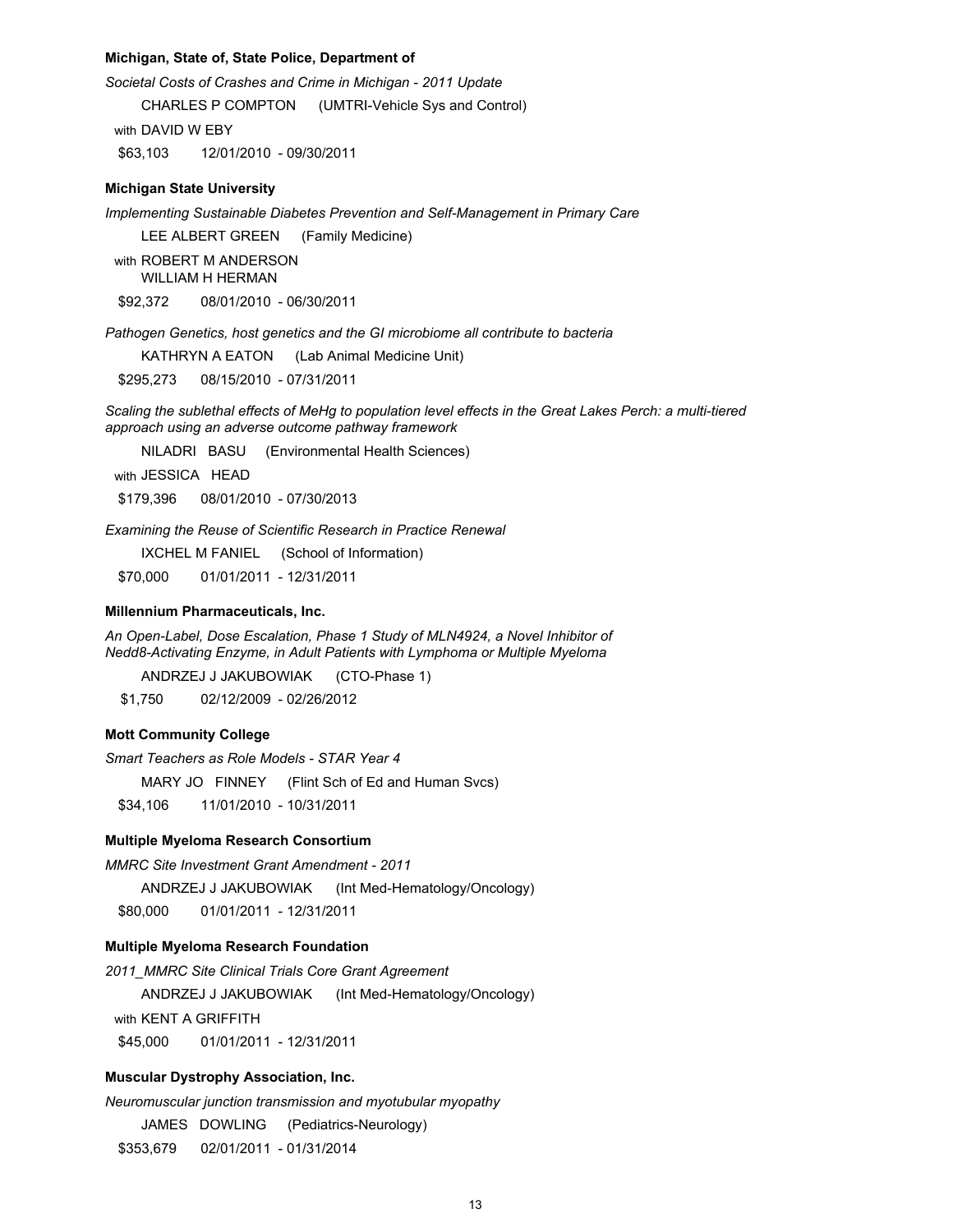#### **National Aeronautics and Space Administration**

Does the Fe K Line Evolve Around the Color-color Diagram in the Neutron Star GX 17+2?

**JON MATTHEW MILLER** (LSA Astronomy)

\$40,431 01/01/2011 - 12/31/2011

The Nature of Quiescent Emission in the Neutron Star Cen X-4

JON MATTHEW MILLER (LSA Astronomy)

with DIPANKAR MAITRA **MARK THOMAS REYNOLDS** 

\$40,431 01/01/2011 - 12/31/2011

Solar Cycle Variations of the Background Solar Corona

(Atm, Oceanic & Space Sci.) ENRICO LANDI

\$366,938 11/22/2010 - 11/21/2013

#### **National Bureau of Economic Research**

**Expanding the National Health Accounts** 

| SANDEEP VIJAN            | (Int Med-General Medicine) |
|--------------------------|----------------------------|
| TRIVELLORE E RAGHUNATHAN | (Int Med-General Medicine) |

with KARA ZIVIN **KENNETH M LANGA** MARCIA ANN VALENSTEIN MICHAEL P WELLMAN

\$329,873 08/01/2010 - 01/31/2011

# **National Council of Teachers of Mathematics**

**Animation Production Agreement** 

PATRICIO G HERBST (School of Education)

\$21,600 12/01/2010 - 06/30/2011

#### **National Marrow Donor Program (NMDP)**

A Phase III Randomized, Multicenter Trial Testing Whether Exercise or Stress Management Improves Functional Status and Symptoms of Autologous and Allogenic Recipients

JAMES L FERRARA (Pediatrics-Hematology/Oncology)

\$82.642 12/13/2010 - 12/12/2014

#### **National Organization for Rare Disorders, Inc. (NORD)**

Classical Homocystinuria (due to cystathionine beta-synthase [CBS] deficiency)

RUMA BANERJEE (Biological Chemistry Dept)

\$30,000 12/15/2010 - 12/14/2011

# **National Science Foundation**

The Dependence of Surface Deformation on Rheology Throughout the Seismic Cycle

ERIC A HETLAND (LSA Geological Sciences)

\$249,654 01/01/2011 - 12/31/2013

SGER: Towards a Generic Provenance Metadata Management System

MURALI MANI (Flint Comp Science, Eng and Ph)

\$58,619 06/15/2010 - 08/31/2011

CAREER: Defining the interplay between hemodynamics and shape/size in particle localization to the vascular wall - an integrated in vitro and in vivo study

LOLA ENIOLA-ADEFESO (Chemical Engineering Dept)

\$400,000 02/01/2011 - 01/31/2016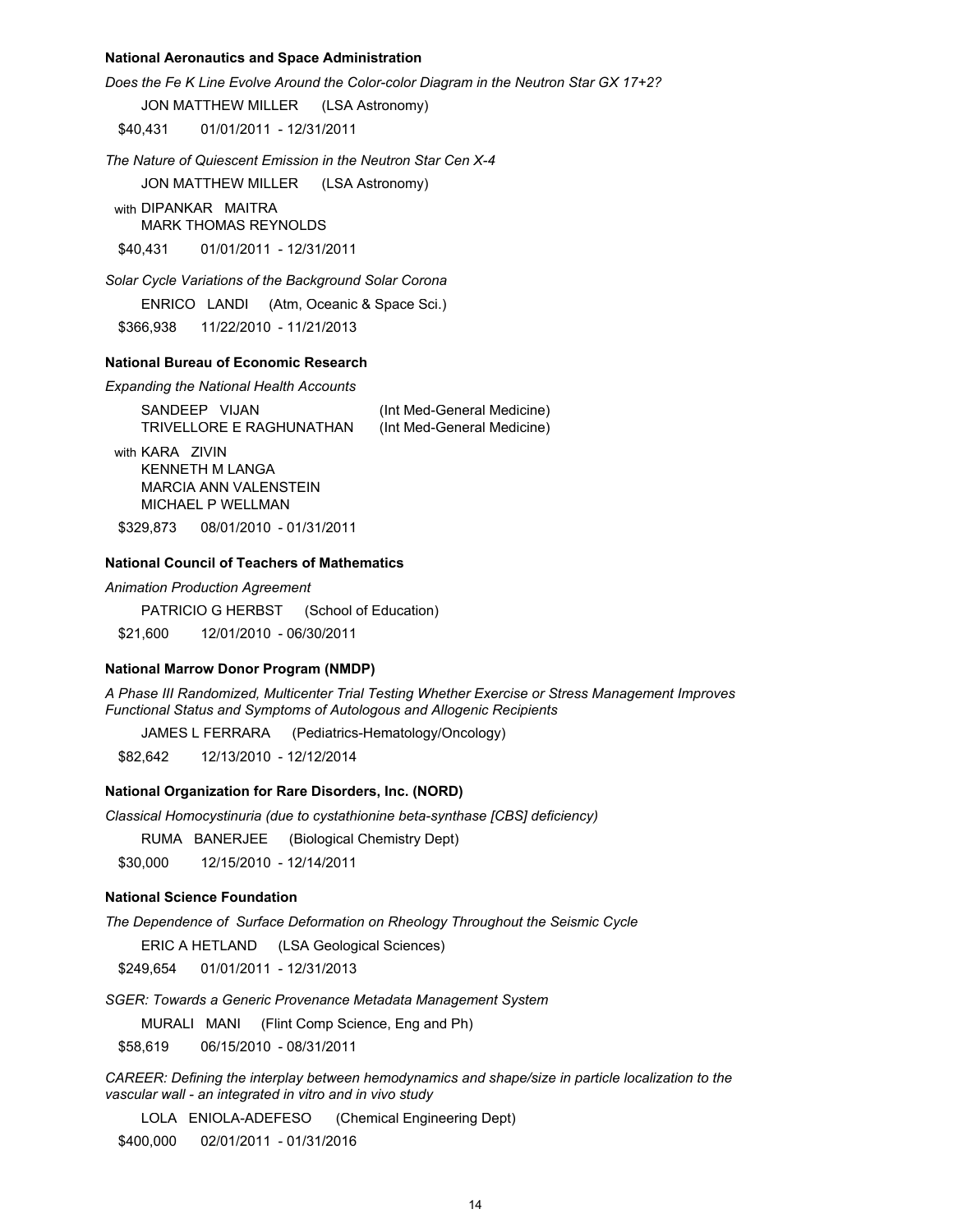The Continued Development of Empirical Models to Understand the Selection of and Persistence in **STEMM Careers** 

JON D MILLER (CPS-Research)

\$894,754 08/01/2010 - 08/31/2012

Study of Informal Science Resource Use among Young Adults and Their Families

JON D MILLER (CPS-Research)

09/01/2010 - 08/31/2012 \$329,096

The Development of Empirical Models to Understand Educational and Occupational Choices

JON D MILLER (CPS-Research)

\$240,870 08/01/2010 - 08/31/2011

Molecular, integrative, and functional investigations of the role of IGF signaling in aging using a short-lived teleost fish

CUNMING DUAN (LSA Molec./Cell./Develop. Bio)

\$689,029 01/15/2011 - 12/31/2015

CAREER: Toward Discovering the 3D Geometrical and Semantic Structure of Objects and Scenes

SILVIO SAVARESE (COE EECS - ECE - Con)

\$515,468 01/15/2011 - 12/31/2015

CAREER: Eyes of the Foreseer - In Situ Information Retrieval and Mining in Online Communities

QIAOZHU MEI (School of Information)

01/15/2011 - 12/31/2015 \$449,531

**CAREER: Removing Energy Barrier towards Capacity-Approaching** Information Transmission and Storage

ZHENGYA ZHANG (COE EECS - ECE - SSEL)

\$419,707 01/15/2011 - 12/31/2015

CAREER: MEMS Reconfigurable Filters for Multi-Band Low-Power Radios

MINA RAIESZADEH (COE EECS - ECE - SSEL)

02/01/2011 - 01/31/2016 \$400,000

**CAREER: Computationally Generated Biomarkers** 

ZEESHAN HASSAN SYED (COE EECS - CSE - AI)

\$400.000 02/01/2011 - 01/31/2016

Doctoral Dissertation Research. Saving Mame-Loshn: Contemporary Yiddish Preservation in the United **States** 

ANDREW J SHRYOCK (LSA Anthropology) 03/01/2011 - 02/28/2013 \$18,000

CERN Summer Research Experience for Undergraduates 2011-2014

HOMER A NEAL (LSA Physics)

with JEAN P KRISCH

\$597,000 05/01/2011 - 04/30/2014

Point-of-Use Devices as Incubators of Halogenated Phenol-Mediated Antibiotic Resistant Bacteria

NANCY G LOVE (Civil & Environmental Engr)

with TERESE M OLSON

\$317,887 05/01/2011 - 04/30/2014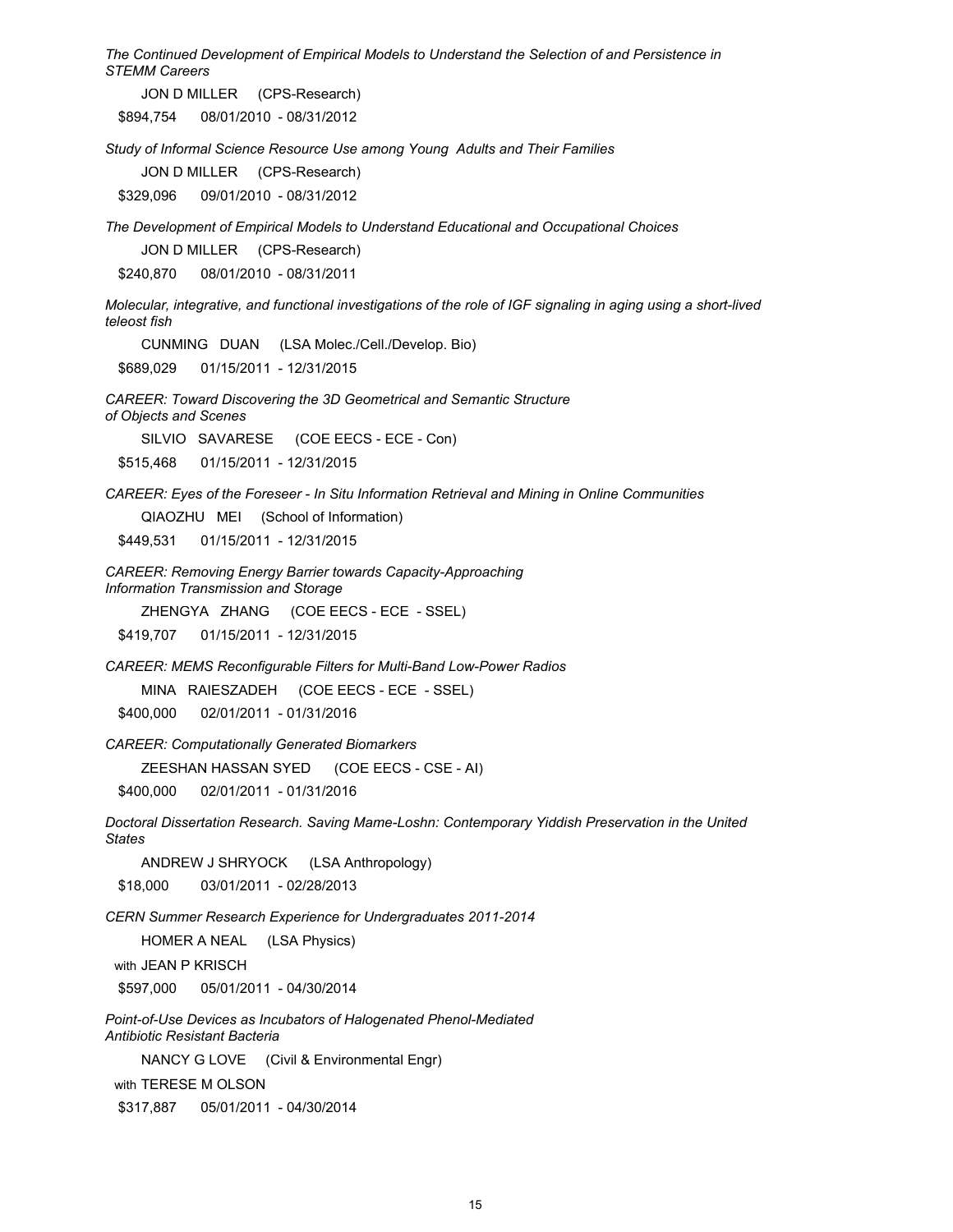REU: Ligand-Dependent and -Independent Actions of Insulin-Like Growth Factor Binding Proteins in Fish CUNMING DUAN (LSA Molec./Cell./Develop. Bio)

01/20/2011 - 07/31/2011 \$3,000

ROA: Collaborative research on the genetic basis of reproductive isolation in house mice.

PRISCILLA K TUCKER (LSA Zoology Museum)

01/11/2011 - 03/31/2012 \$25,014

# **National Tropical Botanical Garden**

Phylogenetic analysis of Hawaiian Chamaesyce using nuclear low-copy markers

PAUL E BERRY (LSA Ecology & Evolutionary Bio)

\$10,000 12/03/2010 - 12/31/2011

#### **New York University School of Medicine**

RECHARGE: Protein ID by LTQ-Oribtrap XL

KOJO SEYS JOHN ELENITOBA-JOHNSON (Pathology Department)

with VENKATESHA BASRUR

\$3.899 11/05/2010 - 12/31/2011

### **NextGen Aeronautics, Inc**

Active Attachment Concepts (AAC)

JONATHAN E LUNTZ (Mechanical Engineering)

11/17/2010 - 08/18/2011 \$27,229

### **Northwest Detroit Neighborhood Development (NDNDC)**

Collaboration on the Brightmoor Career and College Access Network

JOHN C BURKHARDT (SOE-CSHPE)

\$20,070 10/01/2010 - 09/30/2011

#### **Northwestern University**

Biophysical properties of parallel neural circuits serving night vision

JONATHAN B DEMB (Ophthalmology & Visual Science)

\$96,215 09/01/2010 - 08/31/2011

A Phase I Trial of Tamibarotene and Arsenic Trioxide for the Treatment of Relapsed Acute Promyelocytic Leukemia

HARRY P ERBA (Int Med-Hematology/Oncology)

01/19/2011 - 08/31/2013 \$11,051

# OG Technologies, Inc.

"IPPM: In-Line Piercing Process Monitoring for Seamless Tube Manufacturing"

JUDY JIN (Industrial Operations)

01/15/2011 - 12/31/2012 \$199,949

# **Ohio State University Research Foundation**

Diet-environment Interactions in Inflammation

CAREY NIEN-KAI LUMENG (Pediatrics-Pulmonary Medicine)

\$19.672 09/28/2010 - 05/31/2011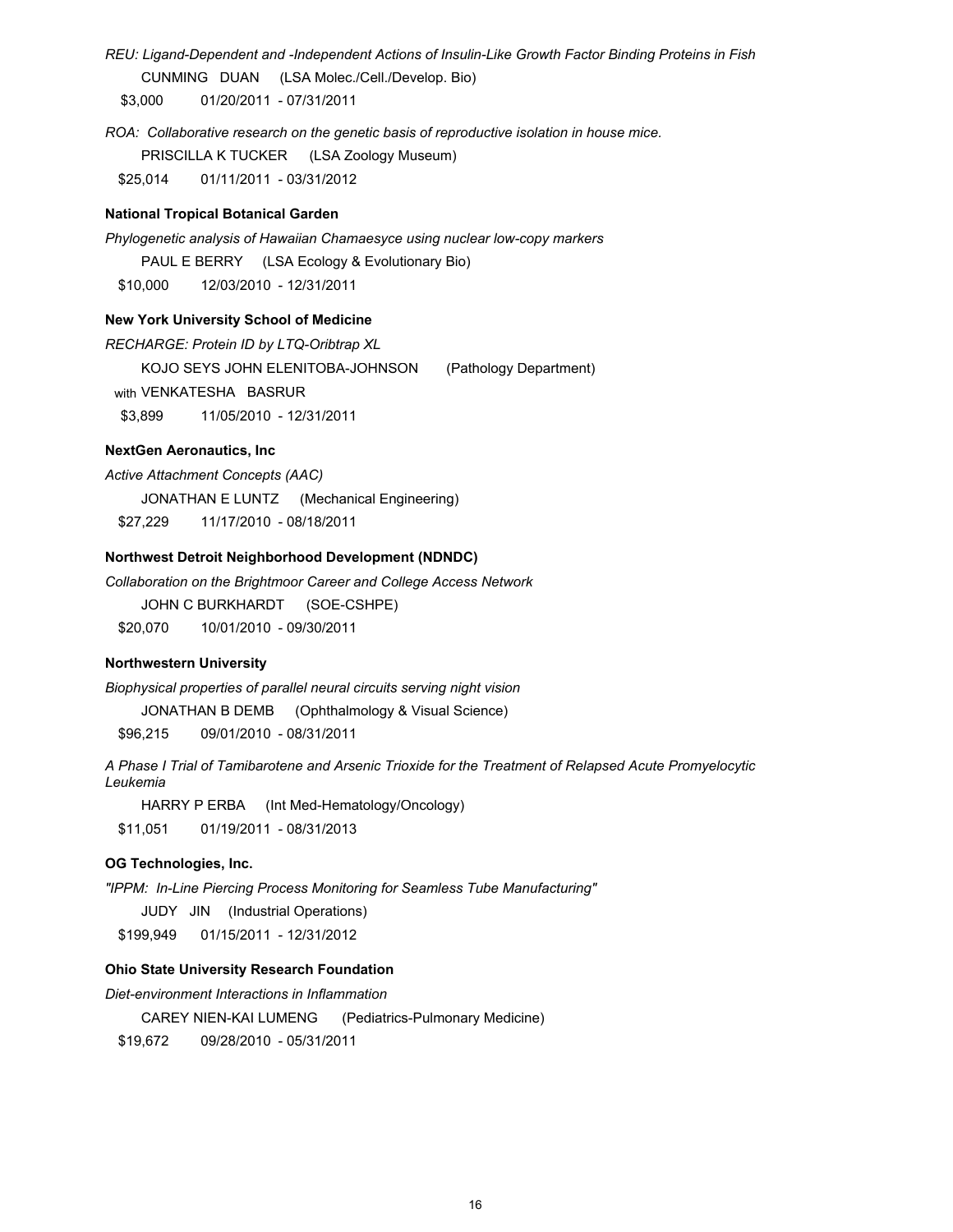#### **Ohio State University, The**

Functional Linkages Between Pace of Life and Environment in Birds

**RICHARD A MILLER** (Pathology Department)

with JAMES M HARPER

\$135.300 09/01/2010 - 08/31/2013

#### **OSI Pharmaceuticals, Inc.**

UMCC 2009.058 A Randomized, Double-blind, Placebo-controlled, Phase 3 Study of OSI-906 in Patients with Locally Advanced or Metastatic Adrenocortical Carcinoma

GARY D HAMMER (Metabolism, Endo & Diabetes)

\$9.800 05/03/2010 - 07/31/2011

#### Otsuka America Pharmaceutical, Inc.

2009.077 A Multi-center, Phase 2, Single-Arm, Open-Label Exploratory Study of Individually-Optimized Conditioning Using Pharmacokinetics [PK]-directed Dose Adjustment of Once Daily Intravenous Busulfan, Followed by Autologous Hematopoietic Stem Cell Transplant in Subjects with Non-Hodgkin?s Lymphoma and Hodgkin?s Lymphoma

SHIN MINEISHI (Int Med-Hematology/Oncology)

\$204.736 01/19/2011 - 05/31/2015

#### Pan American Health Organization

Amendment V to Memo of Understanding

SHARON REILLY KARDIA (Epidemiology Department)

\$13,000 12/01/2010 - 02/15/2011

# **Parexel International Corporation**

Prospective, Multicenter, Randomized, Double-Blind, Placebo-Controlled Trial Comparing REMICADE? (infliximab) and Placebo in the Prevention of Recurrence in Crohn?s Disease Patients Undergoing Surgical Resection Who Are at an Increased Risk of Recurrence

PETER DOYLE HIGGINS (Int Med-Gastroenterology)

01/06/2011 - 06/30/2014 \$224,553

### **Pennsylvania State University**

Television and International Family Change: A Randomized Experiment

ARLAND D THORNTON (Pop Studies-Research)

\$20.028 09/20/2010 - 05/31/2011

#### **Pfizer**

Pfizer/University of Michigan Collaborative Research Agreement: Collaboration on Biomarker development for preclinical and clinical studies.

**KENT J JOHNSON** (Pathology Department)

\$114,268 12/09/2010 - 12/08/2011

### Pfizer, Inc.

Value Estimation Project in Glaucoma (Module III)

**DAVID C MUSCH** (Ophthalmology & Visual Science)

with JOSHUA D STEIN

11/12/2010 - 11/11/2012 \$109,245

#### Philips Oral Healthcare, Inc

Evaluation of IP Cleaning Device for Remineralization of Approximal Non-Cavitated Lesions

CARLOS GONZALEZ (DENTCariology, Restor Sci & Endo)

\$42,810 11/01/2010 - 07/31/2011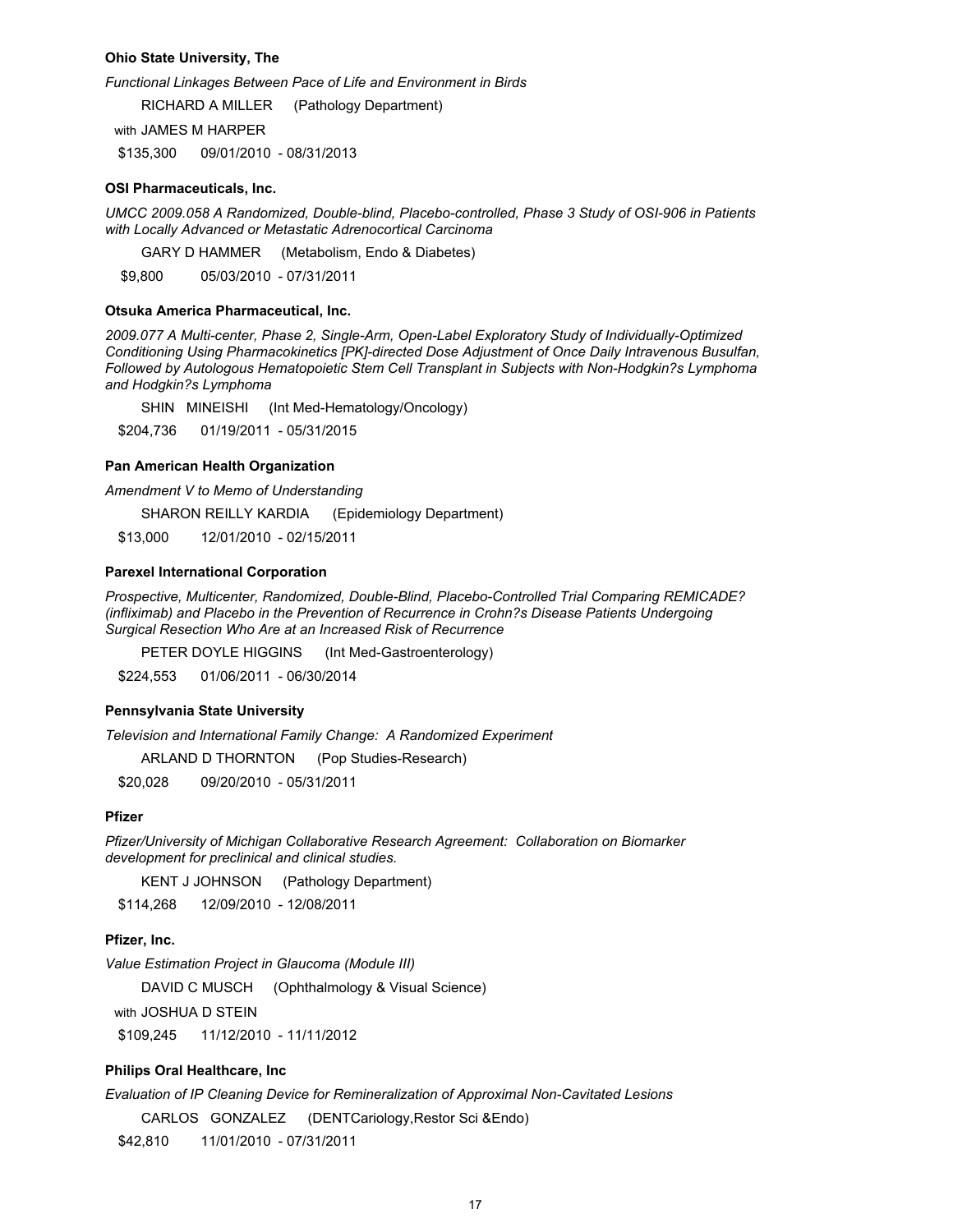#### PPD. Inc.

A Phase 2 Open-label Study to Evaluate the Long-term Safety of Sifalimumab in Adult Subjects with Systemic Lupus Erythematosus or Myositis

ELENA SCHIOPU (Int Med-Rheumatology) 12/16/2010 - 12/31/2015 \$243,698

#### **Public Health Foundation**

Center of Excellence in Public Health Workforce Capacity

MATTHEW L BOULTON (Epidemiology Department)

\$129.475 10/01/2010 - 09/30/2011

#### Quintiles, Inc.

Centocor T17 amendment 1

PETER DOYLE HIGGINS (Int Med-Gastroenterology)

\$2.116 04/01/2010 - 12/31/2014

# **Renault Technocentre**

Sustainable Worldwide Transportation

MICHAEL SIVAK (UMTRI-Human Factors)

\$30,000 11/01/2010 - 10/31/2011

### Research to Prevent Blindness, Inc.

Jules and Doris Stein RPB Professorship

DAVID ANTONETTI (Ophthalmology & Visual Science)

\$500.000 01/01/2011 - 12/31/2015

**RPB Unrestricted Grant 2011** 

PAUL R LICHTER (Ophthalmology & Visual Science)

\$100,000 01/01/2011 - 12/31/2011

### **RJM Group, LLC**

Erythropoiesis-stimulating agent (ESA) Practice Patterns in the Inpatient and Outpatient Settings for Patients with Anemia Due to Concomitantly Administered Myelosuppressive Chemotherapy (CIA)

SHAWNA L KRAFT (PHARMACY Clin, Soc & Admin Sci)

\$3,000 05/01/2010 - 03/31/2011

#### Rosalind Franklin University of Medicine and Sciences

PROPOSAL FOR EVALUATING A CCN3-RELATED PEPTIDE IN MONOLAYER CULTURE, ORGAN **CULTURE AND AN ANIMAL MODEL** 

JAMES VARANI (Pathology Department)

with NARASIMHARAO V BHAGAVATHULA

\$40,300 02/01/2011 - 12/31/2011

### **RR Donnelley**

**RR** Donnelly

(Health Management Research Ctr) DEE W EDINGTON 06/01/2009 - 05/31/2012 \$100,000

# **Saginaw Basin Land Conservancy**

Fixed Price Agreement - Saginaw Basin Land Conservancy: Strategic Conservation Planning

JONATHAN H JAROSZ (Flint Ctr/Environmental Rsch)

\$5,000 12/01/2010 - 03/31/2011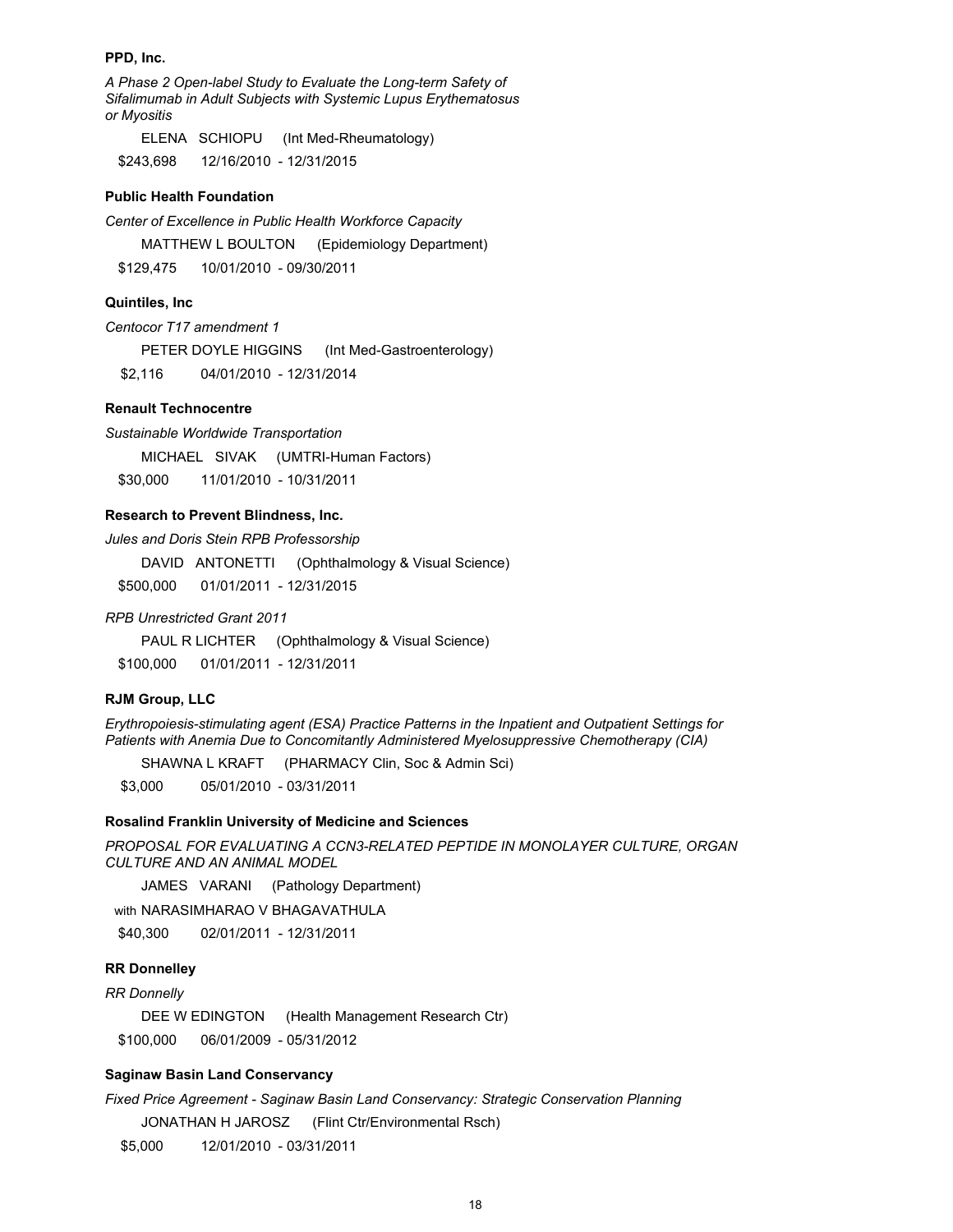#### **Sandia National Laboratories**

Basic Research of Intrinsic, Tamper-indication Markings and Patterns Defined by Pulsed Laser Irradiation

STEVEN M YALISOVE (Materials Science & Engin.)

\$90,000 11/09/2010 - 09/24/2011

### **Sanofi Pasteur**

Influenza As A Global Concern: Where Do We Go From Here? SHARON REILLY KARDIA (Epidemiology Department) \$25,000 09/04/2010 - 12/10/2010

#### **Scleroderma Research Foundation**

Aberrant angiogenesis in systemic sclerosis

ALISA E KOCH (Int Med-Rheumatology)

\$150.000 01/01/2011 - 12/31/2012

# **Southwest Research Institute**

The Solar Orbiter Heavy Ion Spectrometer Development Extended Phase A II

THOMAS H ZURBUCHEN (Atm, Oceanic & Space Sci.)

with SUSAN THERESE I FPRI

\$16,623 09/01/2009 - 01/31/2011

#### **Spencer Foundation**

The Description of Reading Instruction Study: A Proposal for Continued Support A Technical Proposal Prepared for the Spencer Foundation

BRIAN P ROWAN (SOE-Educational Studies)

with ANNEMARIE SULLIVAN PALINCSAR **JOANNE F CARLISLE KAREN K WIXSON** \$162.575 11/01/2010 - 10/31/2011

#### **SRI International**

Efficacy Study of Project-Based Inquiry Science (PBIS)

JOSEPH S KRAJCIK (SOE-Educational Studies)

09/22/2010 - 07/31/2011 \$84.439

### **Sterling and Francine Clark Art Institute**

Fellowship (SAL) for Michele Hannoosh

MICHELE A HANNOOSH (LSA Romance Languages & Lit.)

\$60,000 09/01/2010 - 05/30/2011

# St. Lukes-Roosevelt Institute for Health Sciences

A Multicenter, double-blind, randomized, placebo-controlled study of weight-reduction and/or low sodium diet plus acetazolamide vs diet plus placebo in subjects with idiopathic intracranial hypertension with mild visual loss

WAYNE T CORNBLATH (Ophthalmology & Visual Science)

\$58,140 09/17/2010 - 01/31/2011

A Multicenter, double-blind, randomized, placebo-controlled study of weight-reduction and/or low sodium diet plus acetazolamide vs diet plus placebo in subjects with idiopathic intracranial hypertension with mild visual loss (IIHTT) - ARRA Supplement.

WAYNE T CORNBLATH (Ophthalmology & Visual Science)

03/17/2010 - 08/31/2011 \$4,100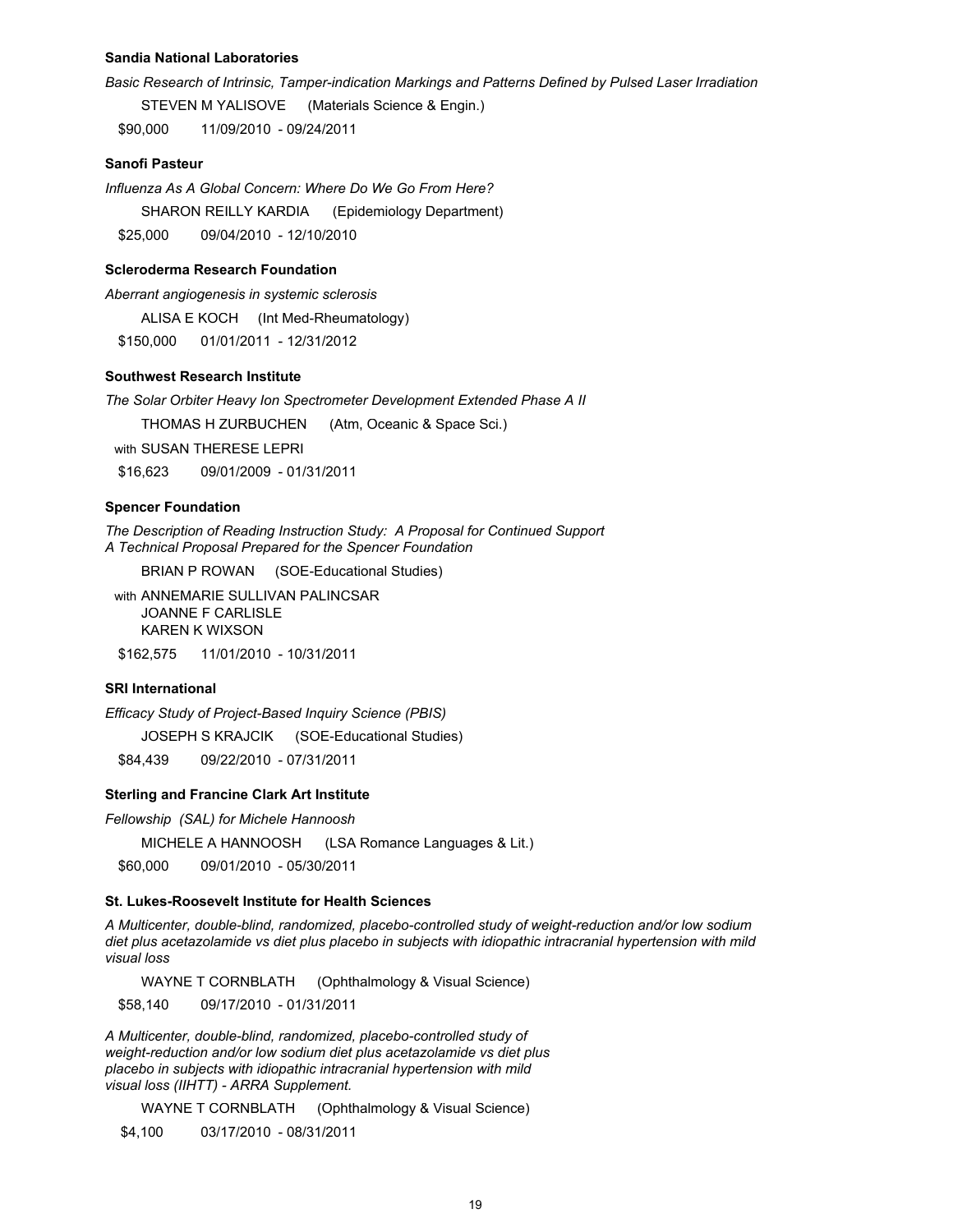#### **Sunovion Pharmaceuticals Inc.**

Effects of drugs on the gastrointestinal passage rate in monkeys

(Pharmacology Department) JAMES H WOODS with MEI-CHUAN KO ROBERT C DYSKO

12/15/2010 - 07/31/2011 \$94,245

Effects of experimental compounds measured by various assays in monkeys

**JAMES H WOODS** (Pharmacology Department)

with MEI-CHUAN KO **ROBERT C DYSKO** \$220.350 12/22/2010 - 12/31/2012

### **Teledyne Scientific and Imaging, LLC**

**Structural Logic** 

KON-WELL WANG (Mechanical Engineering)

with FABIO SEMPERLOTTI

10/04/2010 - 09/30/2012 \$665.442

#### **The Hartwell Foundation**

Development of an Artificial Placenta: The Effect of Venovenous Extracorporeal Life Support on Fetal Circulation

**GEORGE B MYCHALISKA** (Pediatric Surgery Section)

01/01/2011 - 12/31/2012 \$100,000

#### Transportation, Department of-National Highway Traffic Safety Administration

M-SEAT - ESV Student Safety Technology Design Competition

MATTHEW PAUL REED (UMTRI-Biosciences)

\$2.000 01/01/2011 - 12/31/2011

Discretionary Cooperative Agreement to Support Biomechanical Research

JONATHAN DAVID RUPP (UMTRI-Biosciences)

with KATHLEEN DESANTIS KLINICH **MATTHEW PAUL REED** 

\$76,000 08/09/2010 - 03/31/2011

# **Tulane University**

Fabrication of 3D Cardiac Patches for Myocardial Recovery

MICHAEL J WELSH (Cell and Developmental Biology)

07/01/2010 - 03/31/2011 \$33,772

#### **UCB Pharma**

Effect of Certolizumab on Intestinal Fibrosis in an Animal Model of Crohn's Disease

ELLEN MARY ZIMMERMANN (Int Med-Gastroenterology)

\$53,681 11/30/2010 - 08/31/2011

# **University of Alabama**

Correlative to UAB 1028: An Open Label, Randomized, Phase II Trial of Abraxane (Paclitaxel Albumin-Bound particles for Injectable Suspension), with or without Tigatuzumab (a Humanized Monoclonal Antibody Targeting Death Receptor 5) in Patients with Metastatic, Triple negative (ER, PR, and HER-2 **Negative) Breast Cancer** 

DANIEL F HAYES (Int Med-Hematology/Oncology)

10/26/2010 - 09/14/2014 \$94,500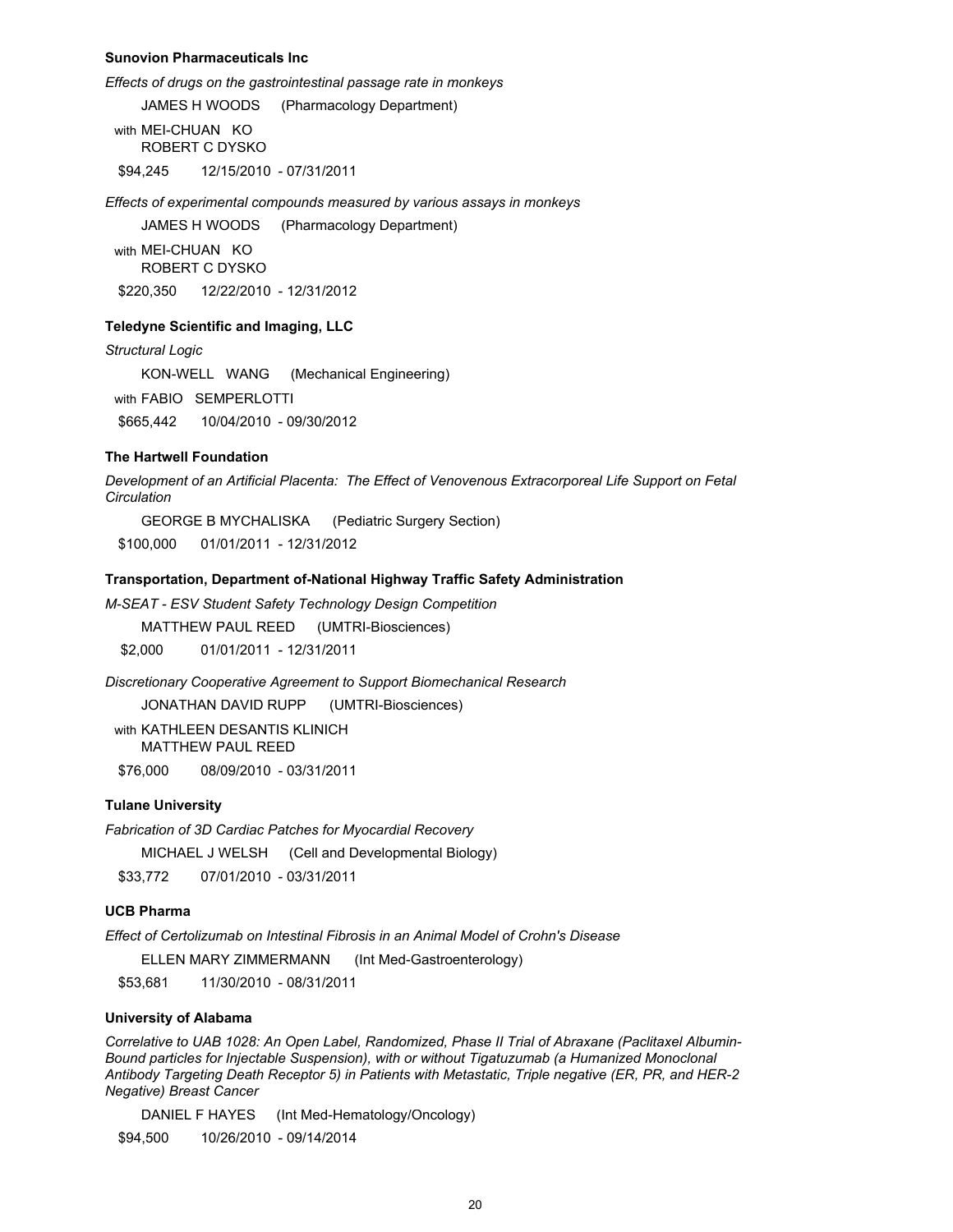#### **University of California - Davis**

Recharge Germ Free External Federal Sponsors- UC Davis

KATHRYN A EATON (Lab Animal Medicine Unit)

01/01/2011 - 01/09/2012 \$19,500

#### **University of California - Irvine**

Near and Far-Field Interfaces to DNA-Guided Nanostructures from RF to Lightwave: Exploiting the Spectrum

PINAKI MAZUMDER (COE EECS - CSE - SSRL) 11/01/2010 - 12/31/2011 \$70.084

#### **University of Colorado**

Sleep and Emotion Regulation Across Early Childhood

ALISON LESLIE MILLER (Hith Behavior & Hith Ed Dept)

\$19,806 09/13/2010 - 01/31/2011

### **University of Houston**

Multi-spectral 3-D Histology & Predictive Statistical Technologies for identifying the critical combination of factors impacting long-term performance of implanted neuroprosthetics

DARYL R KIPKE (Biomedical Engineering)

\$751,980 01/03/2011 - 05/02/2012

#### University of Illinois at Chicago

#### **GLRRIN Project Assistance**

ALLEN BURTON (SNRE CILER)

10/01/2010 - 05/31/2011 \$14,000

Bridging the Gap: Research Informing Pratice & Policy for Healthy Youth Behavior - 4th Supplement

BETH-ELLEN PENNELL (Survey Research Organization)

\$8.780 12/01/2009 - 11/30/2010

Bridging the Gap: Research Informing Pratice & Policy for Healthy Youth Behavior - 2010 - 2011

BETH-ELLEN PENNELL (Survey Research Organization)

12/01/2010 - 11/30/2011 \$27,982

### University of Iowa

Faith in Action Research Alliance: Reducing Diabetes among Pacific Islanders

**KAREN BELL FARRIS** (PHARMACY Clin, Soc & Admin Sci)

\$10,835 12/15/2010 - 08/31/2011

#### **University of Kansas**

Technical Support for Analysis of Relationships between Periodontal Disease and Systemic Health in U.S. Adult Participants of NHANES III

MICHAEL CAREY MANZ (DENTCariology, Restor Sci & Endo)

with WENCHE SYLLING BORGNAKKE

12/01/2010 - 02/28/2011 \$43,000

### University of North Carolina at Chapel Hill

Melanoma RAS/BRAF Mutations: Heterogeneity, Risk, and Prognosis

STEPHEN B GRUBER (Int Med-Molecular Med&Genetics)

\$14,961 04/09/2010 - 01/31/2011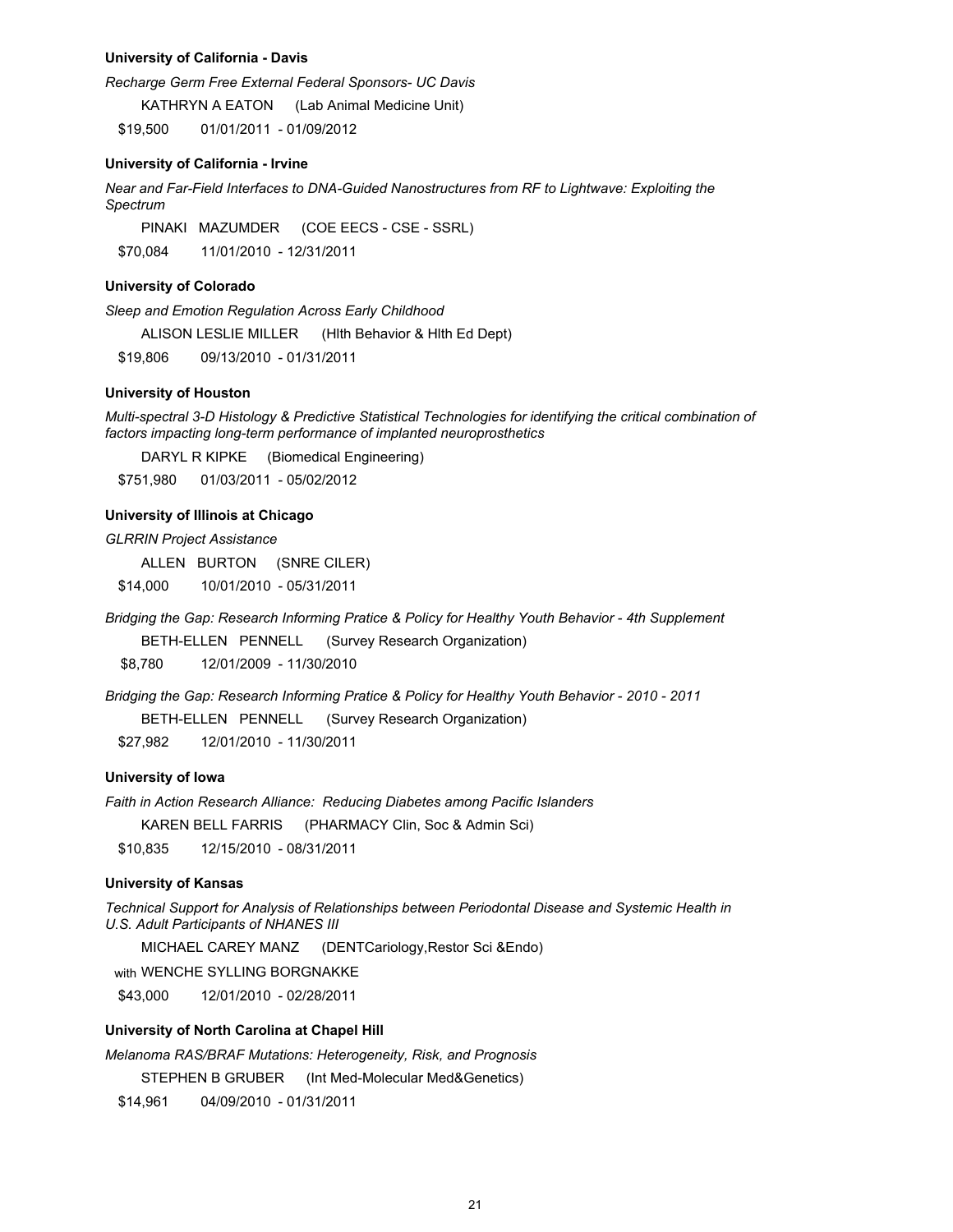### **University of Oregon**

SiD Tracker Alignment System R&D

KEITH RILES (LSA Physics) \$45,000 08/15/2010 - 08/14/2011

#### **University of Pennsylvania**

When feeling and doing diverge: Neural and physiological correlates of the emapthy-altruism divide

STEPHANIE D PRESTON (LSA Psychology)

10/01/2010 - 09/30/2011 \$106.413

# **University of Virginia**

RECHARGE High throughput screening services for external users

DAVID H SHERMAN (Life Sciences Institute-Admin)

\$29.123 11/01/2010 - 12/31/2011

# **UPS Foundation**

UPS Foundation Support of M-STEM Academy S11 GUY A MEADOWS (CoE Undergraduate Education) \$35,000 01/01/2011 - 12/31/2011

# **UT-Battelle, LLC**

Development of Plasma Panel Radiation Detectors DANIEL S LEVIN (LSA Physics) \$416,000 11/16/2010 - 11/15/2013

### **Various Sponsors**

ME 450 Mechanical Design - Fall 2010

ALBERT J SHIH (Mechanical Engineering)

\$10,000 09/01/2010 - 12/31/2010

Recharge: Wheelchair Restraint Testing

**LAWRENCE W SCHNEIDER** (UMTRI-Biosciences)

03/01/2007 - 02/28/2012 \$28,950

AME\_2009.056: Multicenter, Open-label, Single-arm, Phase 1b/2 Study of the Safety and Efficacy of Combination Treatment with Carfilzomib, Lenalidomide and Dexamethasone (CRD) in Subjects with Newly Diagnosed, Previously Untreated Multiple Myeloma

ANDRZEJ J JAKUBOWIAK (Int Med-Hematology/Oncology)

01/01/2011 - 10/31/2013 \$9,434

WIMS Center Associate Partner -Semefab 9/1/2010 - 8/31/2011

YOGESH B GIANCHANDANI (COE EECS - ECE - WIMS - ERC)

\$6,000 09/01/2010 - 08/31/2011

# **Veridex**

A Pilot Single Institutional Study to Determine the Feasibility of Quantifying ER, HER-2, Ki-67, and Bcl-2 Expression in Circulating Tumor Cells (CTC) in a Single Blood Draw from Women Undergoing A New **Treatment for Metastatic Breast Cancer** 

DANIEL F HAYES (Int Med-Hematology/Oncology)

12/01/2010 - 12/31/2011 \$18,500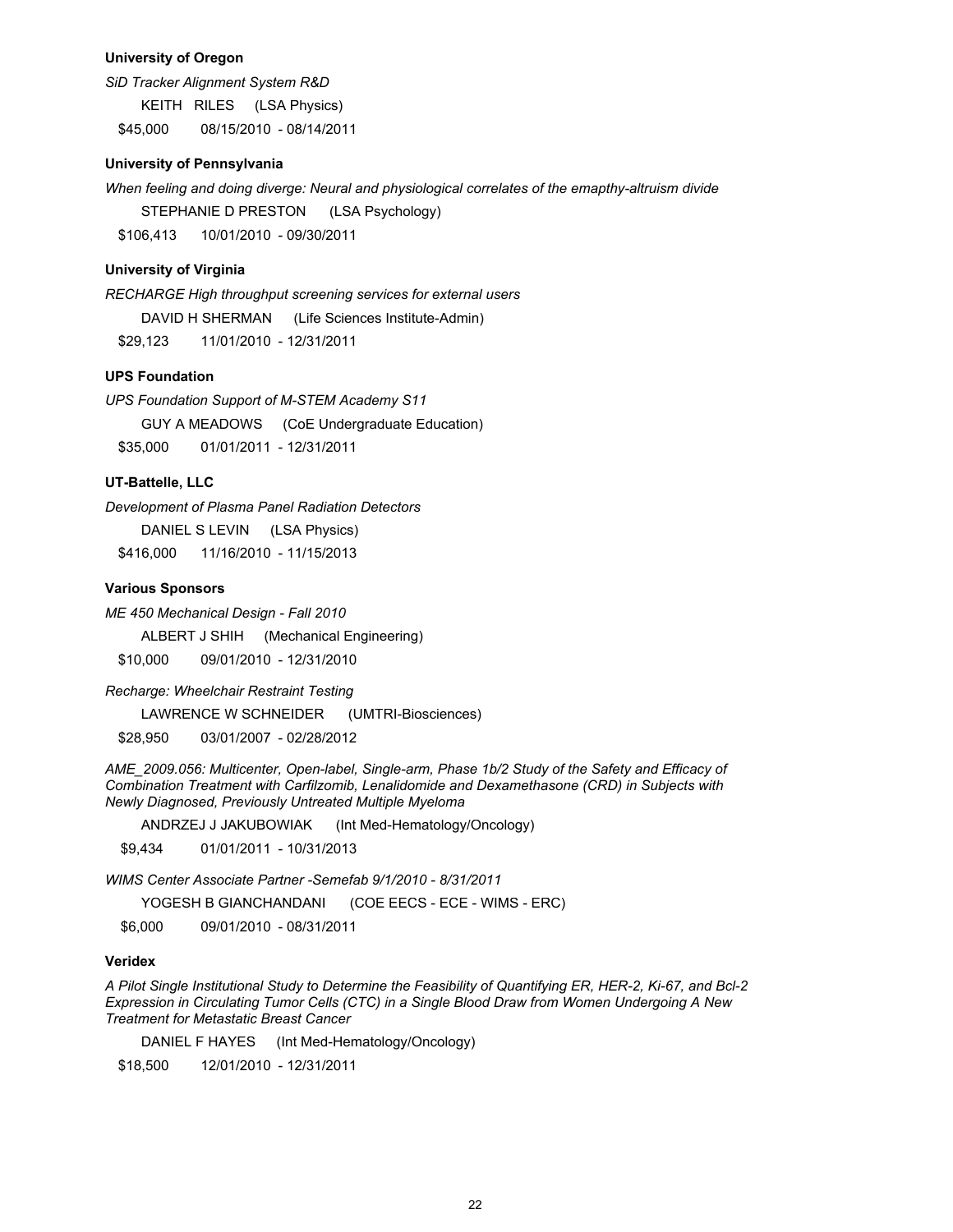#### **Veterans Affairs, Department of**

IPA - Martina Nabozny ANNE CHANG (Metabolism, Endo & Diabetes) \$42,964 01/01/2011 - 09/30/2011 **IPA Diane Scarpace** NEIL BURTON ALEXANDER (Int Med-Geriatric Medicine) \$107,478 10/01/2010 - 09/30/2011 IPA Sara Tallaksen-Greene SARA TALLAKSEN-GREENE (Neurology Department) \$80,554 10/01/2010 - 09/30/2011 IPA Yuntao Duan MARINA MATA (Neurology Department) \$41,191 10/01/2010 - 09/30/2011 IPA-Roman Giger ROMAN GIGER (Neurology Department) 10/01/2010 - 09/30/2011 \$50,128 IPA Agreement Shiyong Wang DAVID J FINK (Neurology Department) 10/01/2010 - 09/30/2011 \$56,384 IPA Pei-Pei Chiang DAVID J FINK (Neurology Department) \$60,077 10/01/2010 - 09/30/2011 **IPA Youssef Naim** JOSEPH MICHAEL COREY (Neurology Department) \$39,708 11/01/2010 - 09/30/2011 IPA Jane Leslie Spinner MARCIA ANN VALENSTEIN (Psychiatry Department) with JOHN F GREDEN \$90,220 11/16/2010 - 09/30/2011 IPA Agreement - Letitia Shapiro KENNETH M LANGA (Int Med-General Medicine) \$30,000 01/01/2011 - 09/30/2011 IPA Tracy Wharton NEIL BURTON ALEXANDER (Int Med-Geriatric Medicine) \$48,108 01/24/2011 - 09/30/2011 **Virgin HealthMiles, Inc.** Virgin HealthMiles (VHM)

DEE W EDINGTON (Health Management Research Ctr) \$26,000 01/01/2011 - 12/31/2013